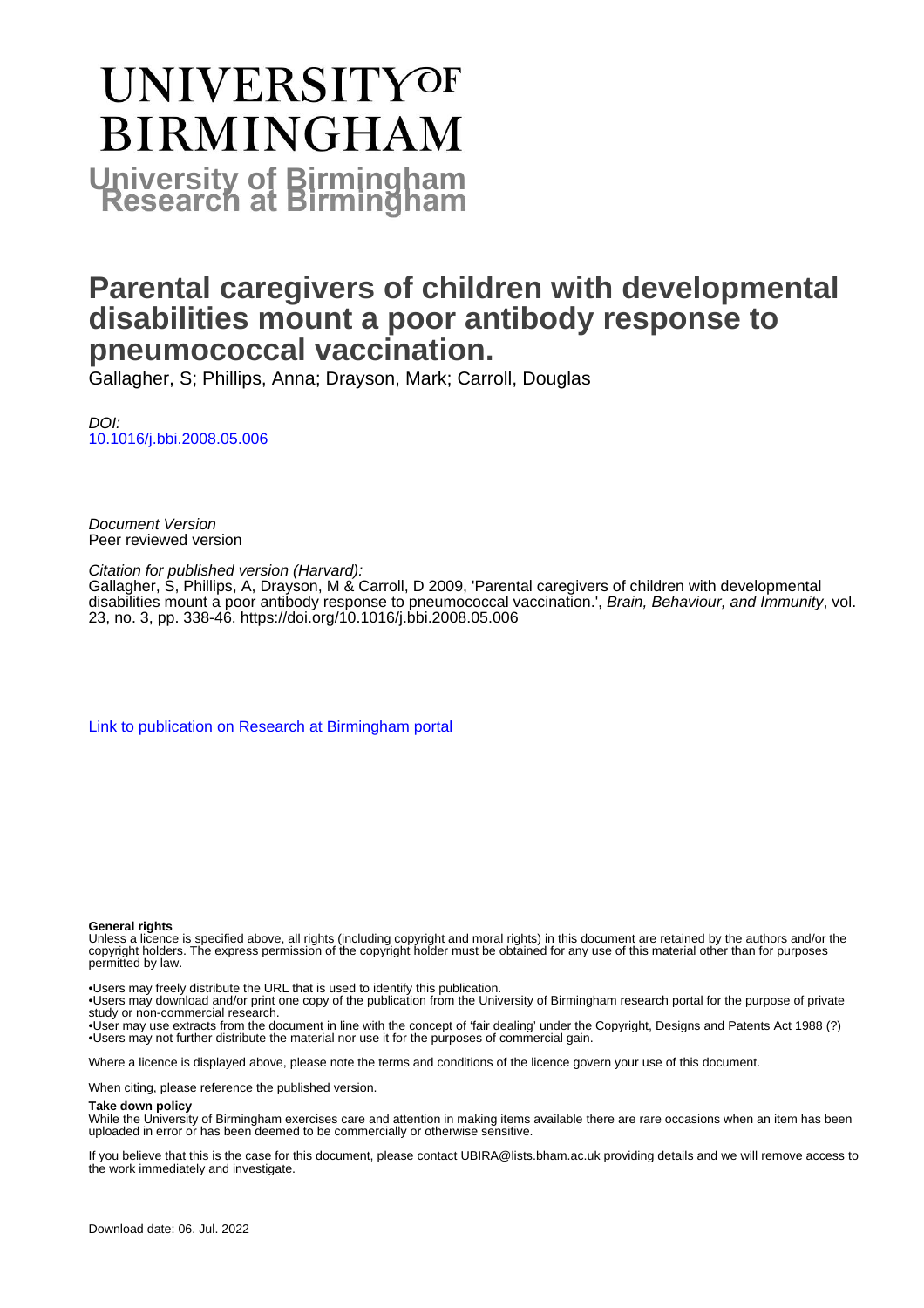Parental caregivers of children with developmental disabilities mount a poor

antibody response to pneumococcal vaccination.

Stephen Gallagher<sup>1,\*</sup>, Anna C. Phillips<sup>1</sup>, Mark T. Drayson<sup>2</sup>, and Douglas Carroll<sup>1</sup>

<sup>1</sup> School of Sport and Exercise Sciences, University of Birmingham, Birmingham, England

<sup>2</sup> Division of Immunity and Infection, Medical School, University of Birmingham, Birmingham, England

\* Corresponding author. Fax: ++44 121 414 4121. *E-mail address:* sxg598@bham.ac.uk (Stephen Gallagher)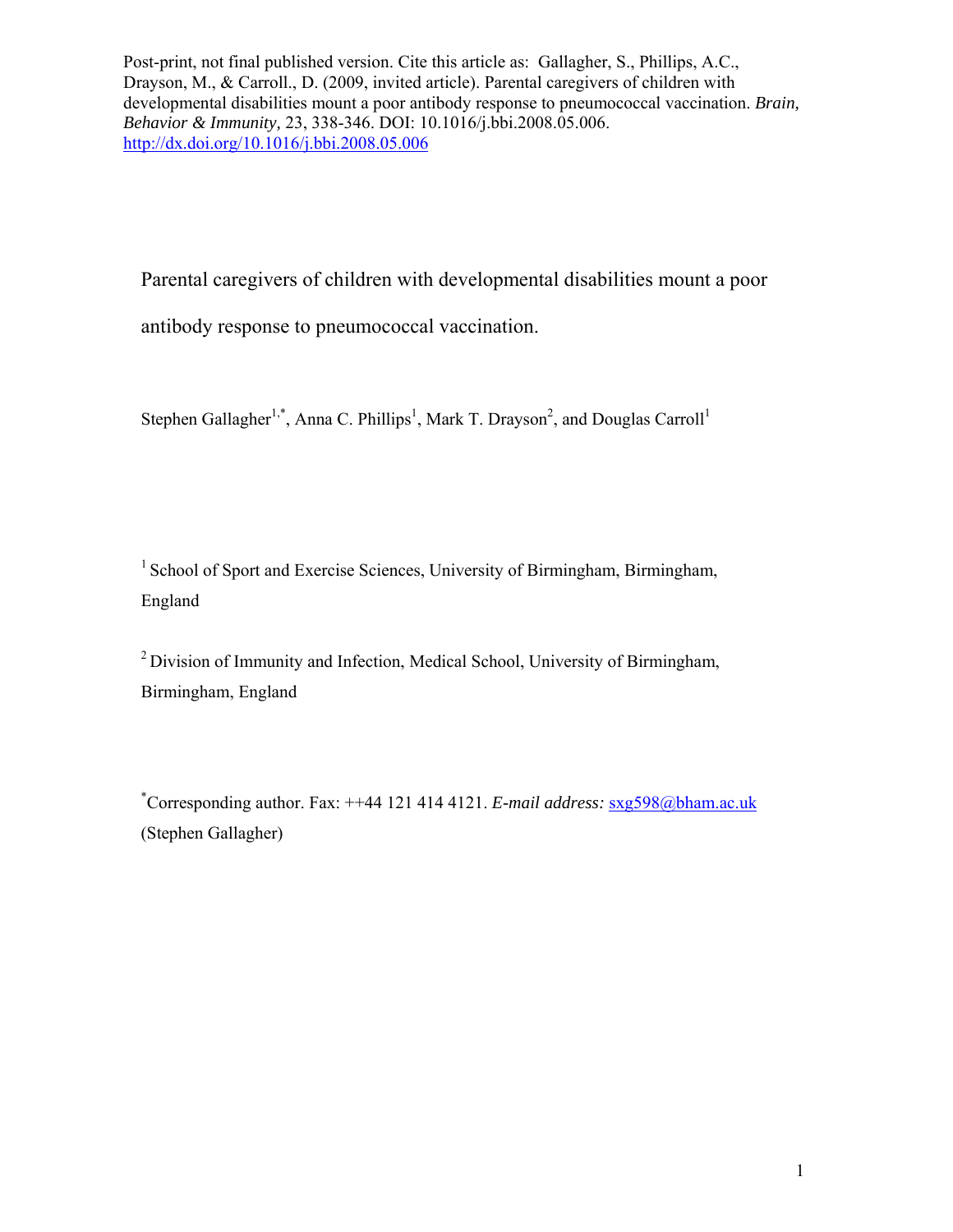### **Abstract**

In older populations, caregiving for a spouse with dementia has been associated with a poor antibody response to vaccination. The present study examined whether younger caregivers, specifically the parents of children with developmental disabilities, would also show a diminished antibody response to vaccination. At baseline assessment, 30 parents of children with developmental disabilities and 29 parents of typically developing children completed standard measures of depression, perceived stress, social support, caregiver burden, and child problem behaviours. They also provided a blood sample and were then vaccinated with a pneumococcal polysaccharide vaccine. Further blood samples were taken at 1- and 6-month follow-ups. Caregivers mounted a poorer antibody response to vaccination than control parents at both follow-ups. This effect withstood adjustment for a number of possible confounders and appeared to be, at least in part, mediated by child problem behaviours. The negative impact of caregiving on antibody response to vaccination is not restricted to older spousal caregivers, but is also evident in younger parents caring for children with developmental disabilities. The behavioural characteristics of the care recipients may be a key consideration in whether or not immunity is compromised in this context.

*Keywords:* Antibody response; Caregiving; Children with developmental disabilities; Child problem behaviours; Chronic stress; Pneumococcal vaccination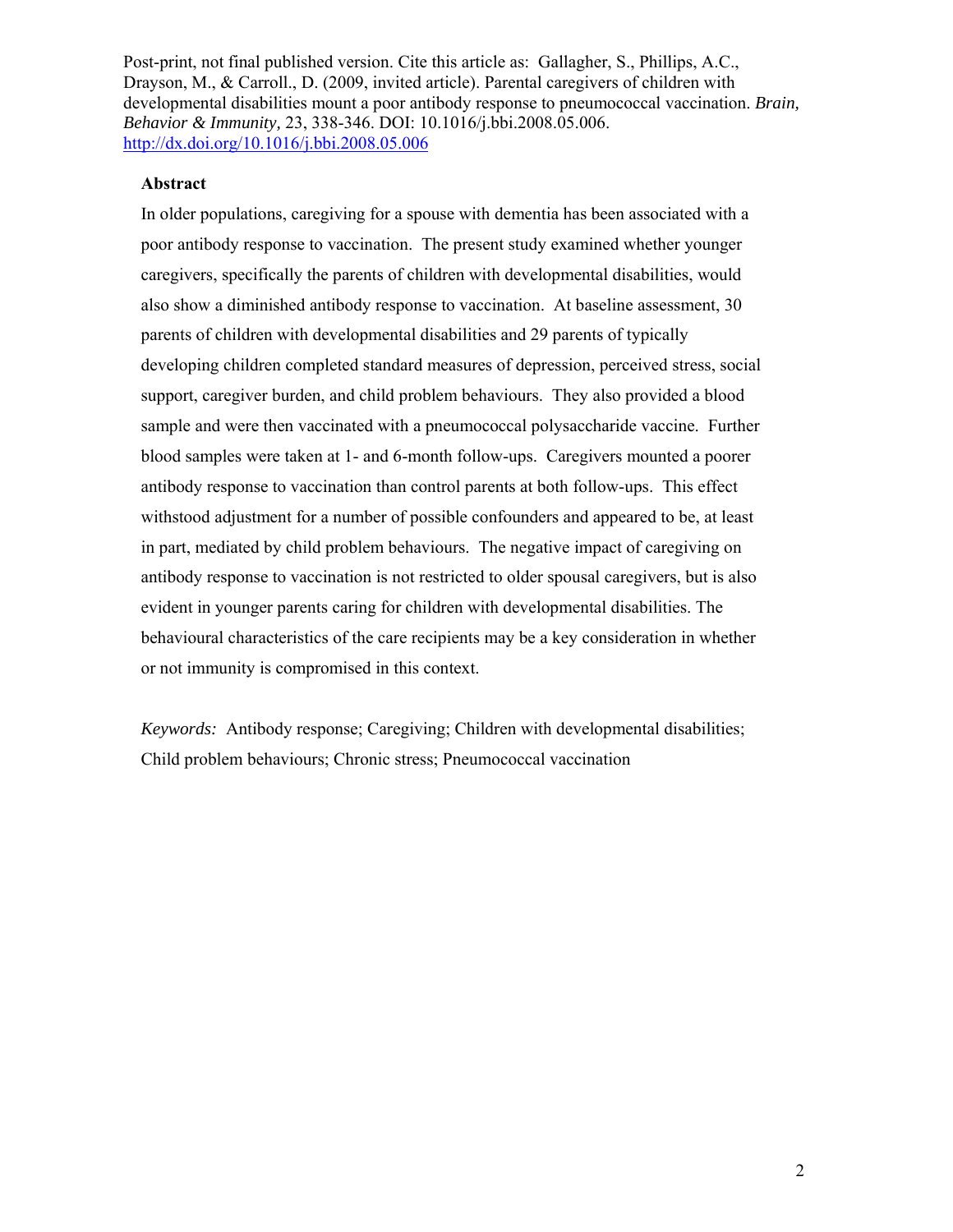Antibody response to vaccination provides a useful model for studying psychosocial influences on *in vivo* immune function (Burns et al., 2003a; Phillips and Burns, 2008; Vedhara et al., 1999a). Stress, whether measured as life events exposure, perceived stress, or negative affect has been found to be inversely associated with the antibody response to a variety of medical vaccinations (Burns et al., 2003b; Burns et al., 2002; Gallagher et al., 2008a; Marsland et al., 2001; Phillips et al., 2005; Phillips et al., 2006), implying that those experiencing stress have a reduced capacity to fight viral and bacterial infections. In humans, the effects of chronic stress on immunity have mainly been studied by comparing non-routine caregivers and broadly matched controls (Kiecolt-Glaser et al., 1991; Kiecolt-Glaser et al., 1987; Mills et al., 2004; Redwine et al., 2004; Vedhara et al., 1999b; Vitaliano et al., 1998). There is now reasonable consensus that older spousal caregivers of dementia patients have a relatively poor response to both influenza and pneumococcal vaccinations (Glaser et al., 2000; Kiecolt-Glaser et al., 1996; Vedhara et al., 1999a). However, younger caregivers have rarely been studied in this context.

 The only published vaccination study to target younger caregivers found no differences in antibody response to influenza vaccination between those caring for a spouse with multiple sclerosis and controls (Vedhara et al., 2002). This raises the issue of whether the poor antibody response observed in older caregivers is, to an extent, a function of an interaction between chronic stress exposure and immuosenescence, and accordingly will be less likely to occur in younger caregivers (Graham et al., 2006; Kiecolt-Glaser et al., 2003). Indeed, a recent study from our group supports such a notion (Gallagher et al., 2008b). S-IgA secretion rates were found to be lower in nonroutine caregivers relative to controls, but only for the oldest of three distinct age cohorts. Nevertheless, analysis within the caregiving group indicated that for the youngest and the middle-aged cohorts, S-IgA secretion rates varied negatively with caregiving burden and strain.

 There is, however, an alternative explanation for the discrepancy in outcomes among the caregiver vaccination studies. Rather than immuosenescence, it is possible that it is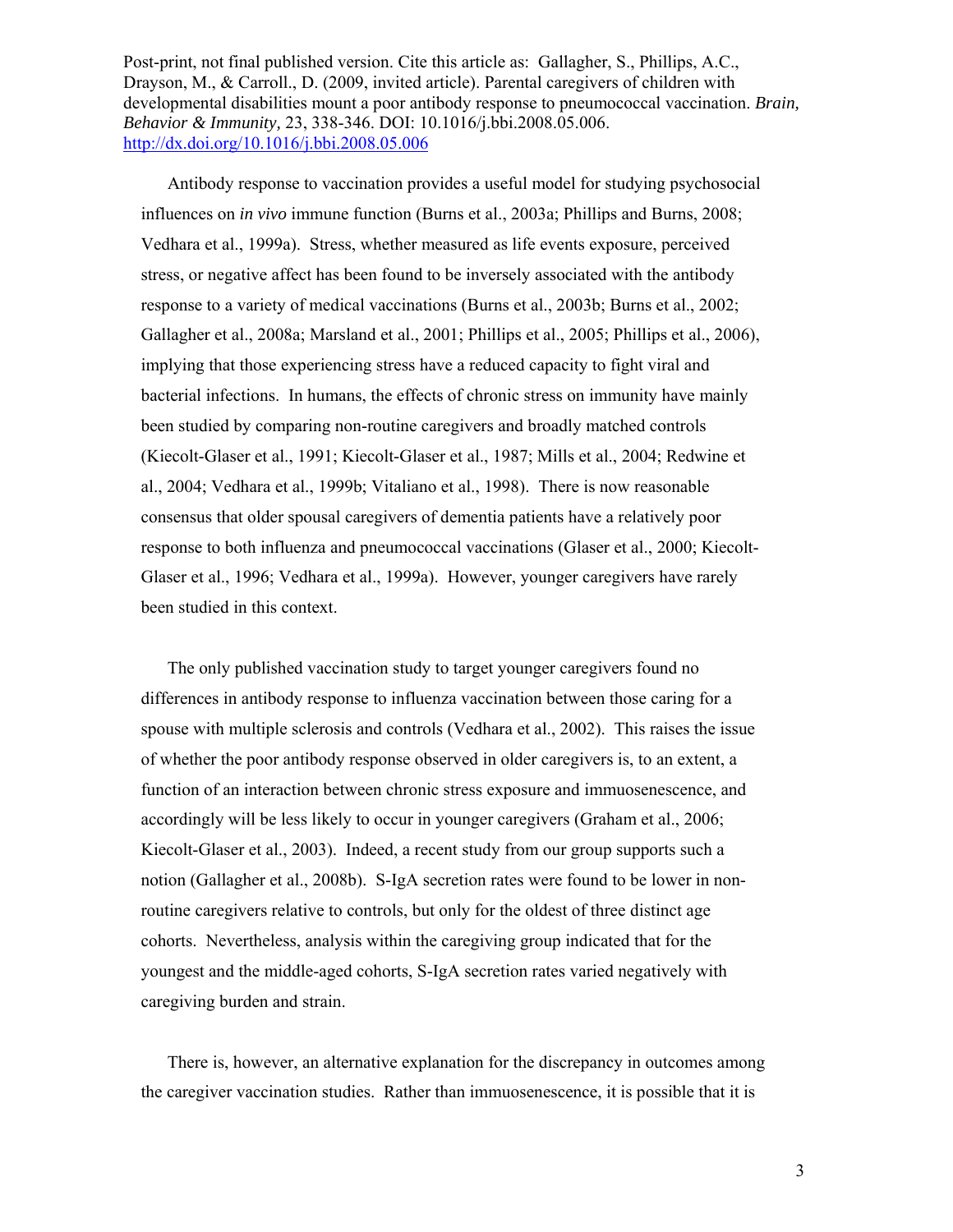the intensity of the chronic stress experienced that determines whether caregiving becomes an issue for immunity (Vedhara et al., 2002). Dementia is a disease characterised by much more severe cognitive and behavioural disturbances than multiple sclerosis (Gregory and Hodges, 1996; Keegan and Noseworthy, 2002; Neary et al., 1998; Poser et al., 1983). Accordingly, the precise caregiving experience will vary between those caring for patients with multiple sclerosis and dementia. Indeed, older spousal caregivers of dementia patients have been found to report greater distress than younger multiple sclerosis caregivers (Vedhara et al., 2002). Further, the results of two recent meta-analyses indicate that caregivers of dementia patients generally experience greater burden and report more symptoms of depression than those caring for non-dementia, e.g., cancer patients, (Pinquart and Sorensen, 2003a, b). Thus, it might be hypothesized that, irrespective of the caregiver's age, caring for someone with severe cognitive and behavioural problems will compromise immunity.

 A model which would allow us to shed light on these competing propositions is young parents caring for children with developmental disabilities. Dealing with severe cognitive difficulties and behaviours that are problematic and distressing are the main challenges of such caring (Floyd and Gallagher, 1997; Hastings et al., 2006; Higgins et al., 2005; Maes et al., 2003). Few previous studies have examined the impact of caregiver stress on immunity in relatively young caregivers *per se*, let alone in parents caring for a child with a developmental disability. Table 1 provides a summary of the studies of young caregivers and the immune outcomes. As can be seen, caregivers were daughters, mothers, adult children, and spouses. Not all studies employed a case-control design and, in those that did, there were few differences between caregivers and controls in immune function. Exceptions were the observation that mothers of pre-term infants showed a poorer *in vitro* proliferative response to mitogens than mothers of full-term infants (Gennaro et al., 1997) and that mothers of children with cancer had lower glucocorticoid sensitivity than parents of healthy children (Miller et al., 2002). For the most part, these studies examined the consequences for immunity of caring for someone with a physical rather than a mental health problem. In only one was the care-recipient a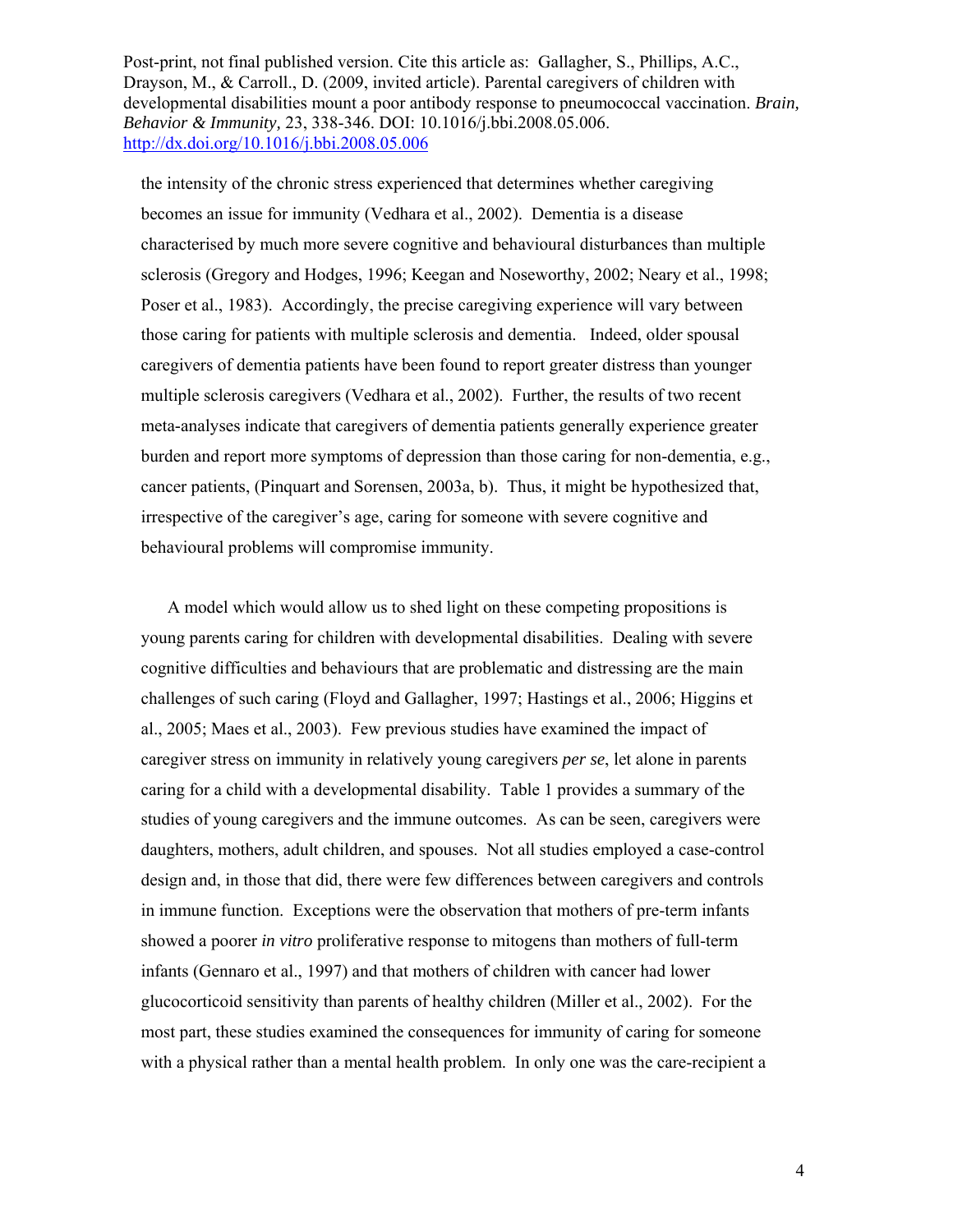child with an developmental disability; caregivers had a lower T helper: suppressor ratio than controls (Pariante et al., 1997).

[Insert Table 1 about here]

 Although possible physiological mediators of the diminished antibody responses in elderly caregivers have received some attention (Kiecolt-Glaser et al., 1996; Li et al., 2007; Vedhara et al., 1999a), consideration of psychological and circumstantial mediators has been sparse (Vitaliano et al., 2003). Research has identified caregiver burden as a potent contributor to psychological distress in various caregiver groups (Beach et al., 2000; Cooper et al., 2007; Garand et al., 2005). For those parents caring for children with developmental disabilities, child problem behaviours emerge as an additional factor (Gallagher et al., in press,d; Hastings and Brown, 2002). Further, perceived stress and depression have been associated with a reduced antibody response in older caregivers (Li et al., 2007), and caregivers almost invariably differ from controls in the social support they can draw on; those who are socially isolated appear to suffer poorer immunity (Baron et al., 1990; Kiecolt-Glaser et al., 1987). Consequently, it is possible that a poor antibody response to vaccination will be particularly evident in parental caregivers who are more distressed, socially isolated, burdened, and report more child problem behaviours.

 The present study compared the responses to pneumococcal vaccination of relatively young parents caring for a child with a developmental disability and parents caring for a typically developing child. As such, it is the only study that we know of that has examined antibody response to vaccination in parents caring for a child with a developmental disability. In addition, these particular caregivers provide an optimal model for testing whether the poorer antibody response to vaccination observed in older caregivers of dementia patients is specific or generalizes to younger caregivers with similar or even greater caregiving demands, i.e., is it the age of the caregiver that mainly matters or the characteristics of the care recipient? Finally, by measuring psychological and caregiving characteristics of our participants in greater detail than previous caregiving studies, we also

5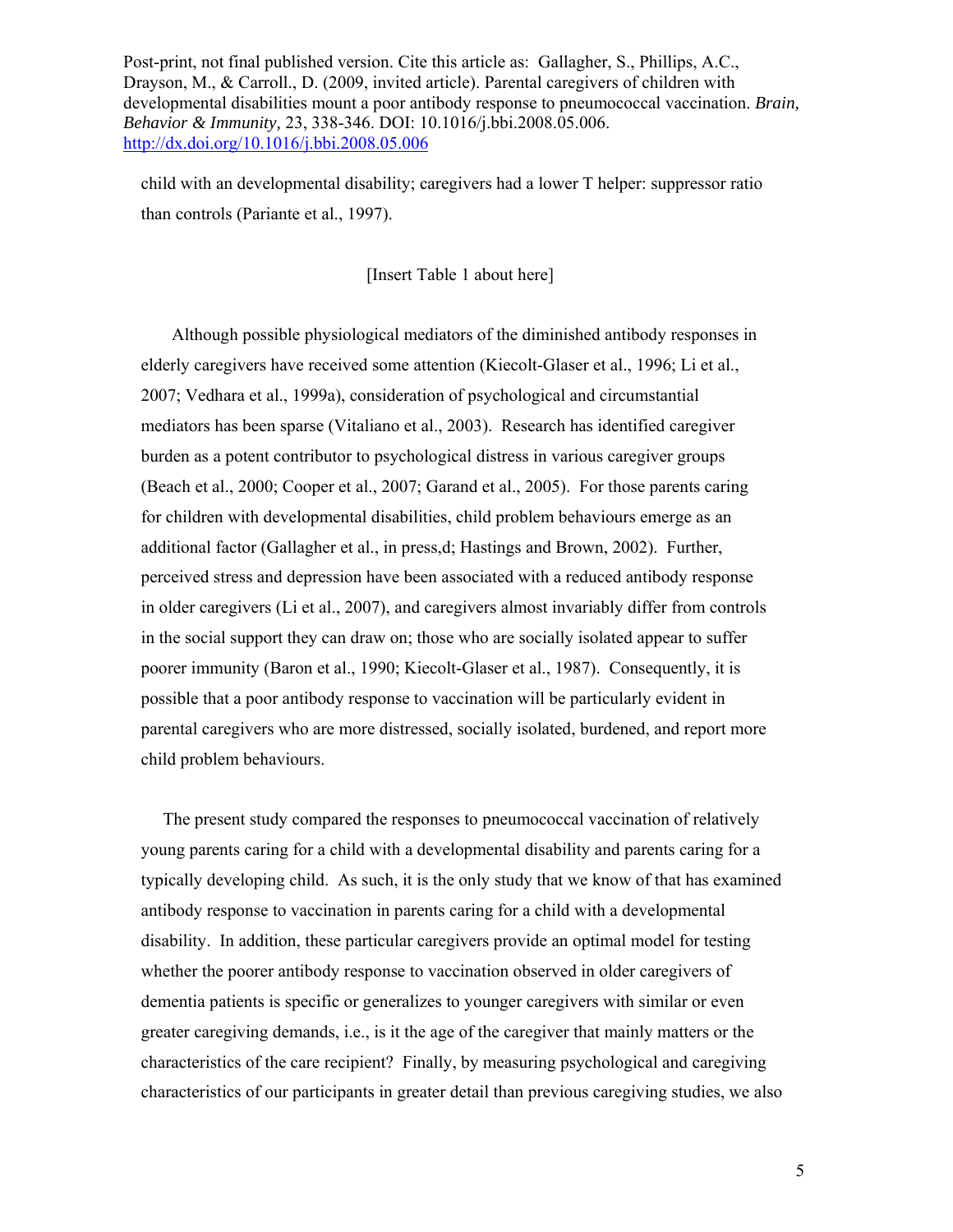aspired to shed light on the psychosocial determinants of any impairment in antibody response in the present caregivers. It was hypothesized that parents of children with developmental disabilities would report substantially more distress and exhibit a poorer antibody response. We also explored whether it was distress, social support, burden, or the child's problem behaviours that was most strongly associated with any impairment in vaccination response.

#### **2. Methods**

#### *2.1. Participants*

 Thirty-two parents caring for children with developmental disabilities and 29 parents of normally developing children attended the baseline session. Developmental disabilities is the term used to describe conditions including but not limited to Autism spectrum disorders and Downs syndrome (National Institute of Child Health and Development, National Institute of Health- http://www.nih.gov/icd/). These parental caregivers were recruited via invitation letters distributed by their respective associations and by advertising in syndrome newsletters, and by direct contact with family support groups. Inclusion criteria for these parents were: caring for at least one child with Autism, Downs, Cornelia de Lange, or Smith-Magenis syndromes. Since the emotional reaction of parental caregivers is highly influenced by the diagnostic process (Graungaard and Skov, 2007), we aimed to avoid this particular event and focus on the parents' stressful experiences of caring *per se.* Thus, in keeping with existing research (Hastings et al., 2006), children with developmental disabilities had to be aged between 3 and 19 years and living at home during the school term. These children attended either 'special needs' schools or had 'special need provision' in main stream school. The majority of parents reported caring for a child with Autism (66%); the remainder were caring for a child with Downs (22%) or with other syndromes (12*%).* Controls, i.e. parents of typically developing children who were in the same age range as the disabled sample, were recruited via local schools, media campaigns and newspaper advertisements. One caregiver parent reported that he had previously received the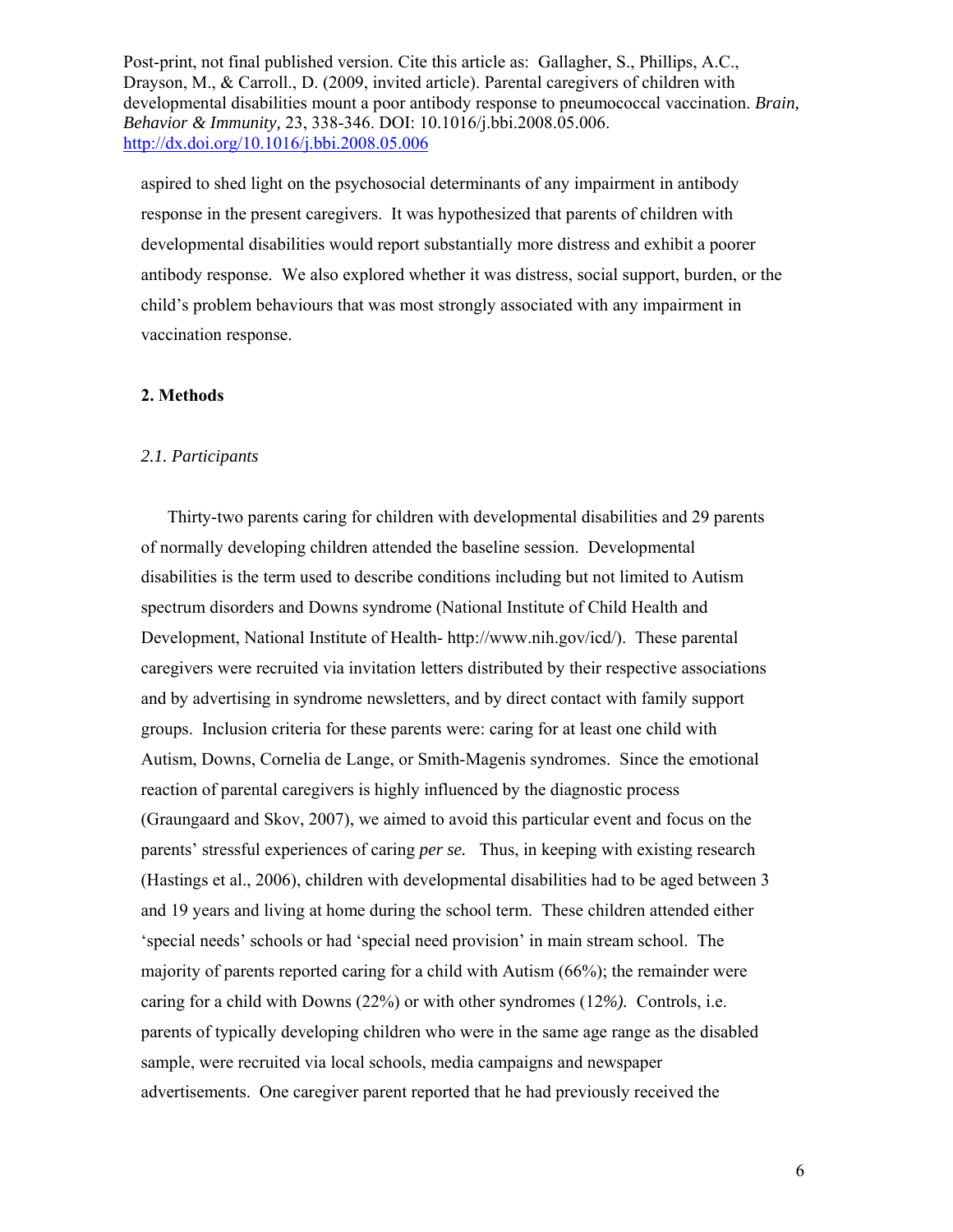pneumococcal vaccine and was thus was excluded from participation. No other parents had received the pneumococcal vaccine previously or had a history of negative reactions to blood sampling (e.g., fainting). None reported suffering from a current acute infection, chronic medical condition, or immune disorder (e.g., glandular fever), or taking prescribed medication (excluding the contraceptive pill). None of the female participants reported that they were pregnant. Attempts were made to match the groups as closely as possible on age, sex, socioeconomic position, ethnicity, and marital status, by recruiting individual parents of normally developing children that matched as near as possible individual parents of children with developmental disabilities.

### *2.2. Study design and procedure*

 This was a prospective case-control study involving three testing sessions: baseline, 1-month and 6-month follow-up. At baseline, parents completed questionnaires and then provided a blood sample to determine baseline antibody status. After medical screening, they were vaccinated with the 23-valent polysaccharide pneumococcal (Pneumovax II; Sanofi Pasteur MSD) vaccine via subcutaneous injection in the upper arm. Following vaccination, parents were asked to return one month later (mean lag = 31,  $SD = 4$ , days) and six months later (mean  $\log = 183$ , SD = 5, days) to provide a further venous blood sample for measurement of antibody titre. Antibody data were available for 59 participants at the first follow-up and 56 at the later follow-up. One caregiving parent relocated and was therefore unable to attend their next appointments; the remaining three parents who were not available for the final follow-up cited issues of family commitments as the main reason for non-attendance. The choice of follow-up times was dictated by wishing to capture both the peak IgG response and the subsequent decay.

#### *2.3. Questionnaires*

#### *2.3.1. Depression*

 Parental depression was measured using the Hospital Anxiety and Depression Scale (HADS) (Zigmond and Snaith, 1983). The scale contains 14 four-point items, from 0,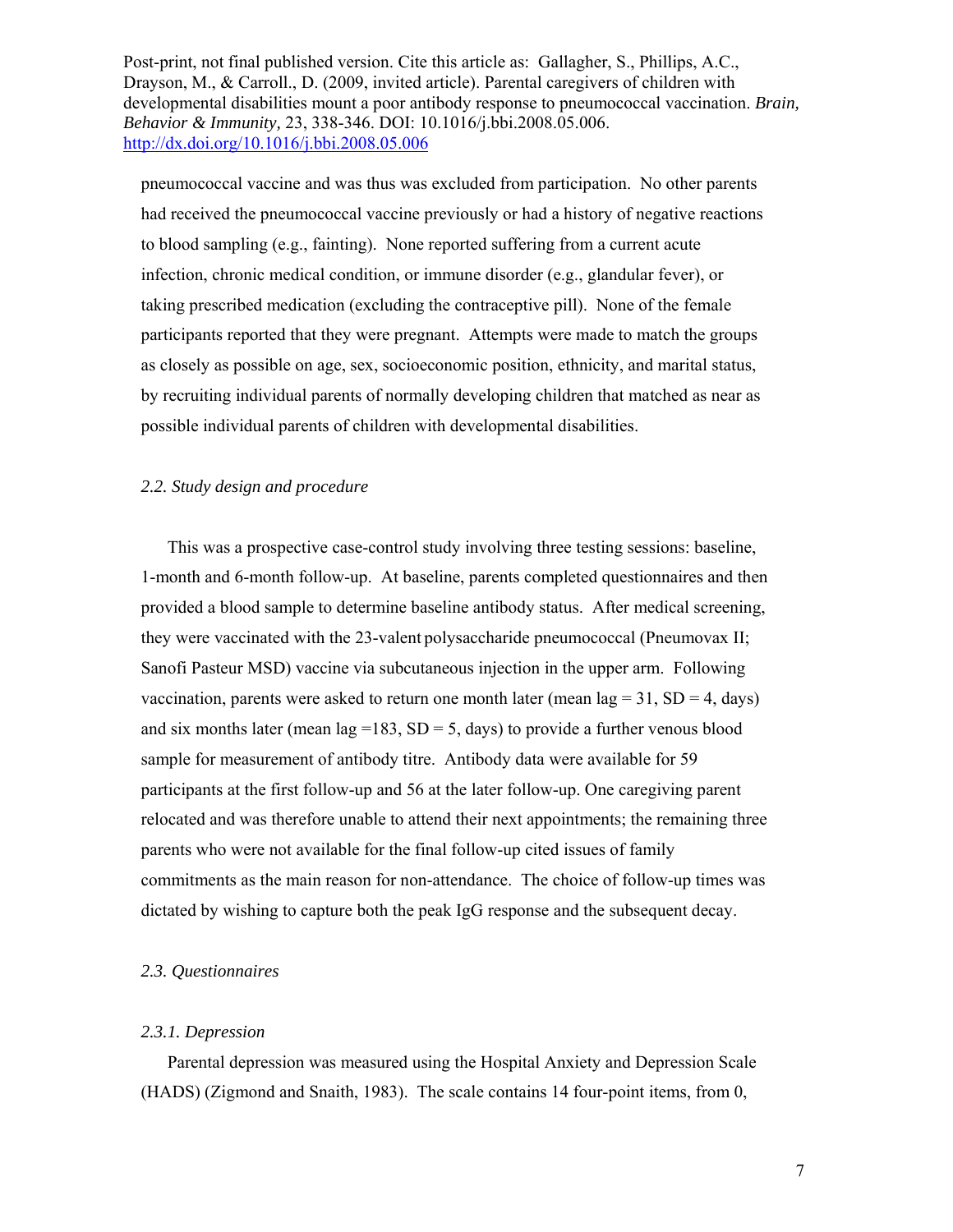not present, to 3, considerable, with seven assessing largely the anhedonic rather than somatic aspects of depression (e.g., 'I have lost interest in my appearance') and seven assessing anxiety (e.g., 'I feel tense or wound up'). The item scores were added to yield sub-scale scores for depression and anxiety from zero to 21. In the present study, only the depression subscale was used. The HADS has good concurrent validity (Bramley et al., 1988; Herrmann, 1997). For the present sample, Cronbach's α was .86 for the depression subscale.

#### *2.3.2. Perceived stress*

 Psychological stress over the previous month was measured using the 14-item Perceived Stress Scale (Cohen et al., 1983). This scale used extensively in caregiver research (Glaser et al., 2000; Vedhara et al., 2002), measures the degree to which individuals appraise situations in their lives as stressful over the last month. Scale responses ranged from 0, never, to 4, very often, with higher scores indicating greater perceived stress. This scale shows good test–retest reliability  $(r = .80)$  and internal reliability (Cronbach's  $\alpha$  = .75). In the present study, a high internal consistency was observed,  $\alpha$  = .88.

#### *2.3.3. Social support*

 Social support was assessed using the 12-item Support Functions Scale (Dunst et al., 1988). Parents rated each source of support available to them including practical (e.g. 'someone to help take care of my child') and emotional (e.g. 'someone to talk to about things that worry me') support on a 5-point Likert scale ranging from 1, never, to 5, quite often. This scale has been shown to be reliable (Cronbach's  $\alpha$  = .86) and has been used previously in developmental disability research (White and Hastings, 2004). A high internal consistency ( $\alpha$  = .89) was also evident for the present sample.

### *2.3.4. Caregiver Burden*

 As a measure of parental caregiver burden, an adapted version of the 22-item Caregiver Burden Index was used (Zarit et al., 1986). This index was designed to assess the stresses experienced by family caregivers of elderly and disabled persons. Questions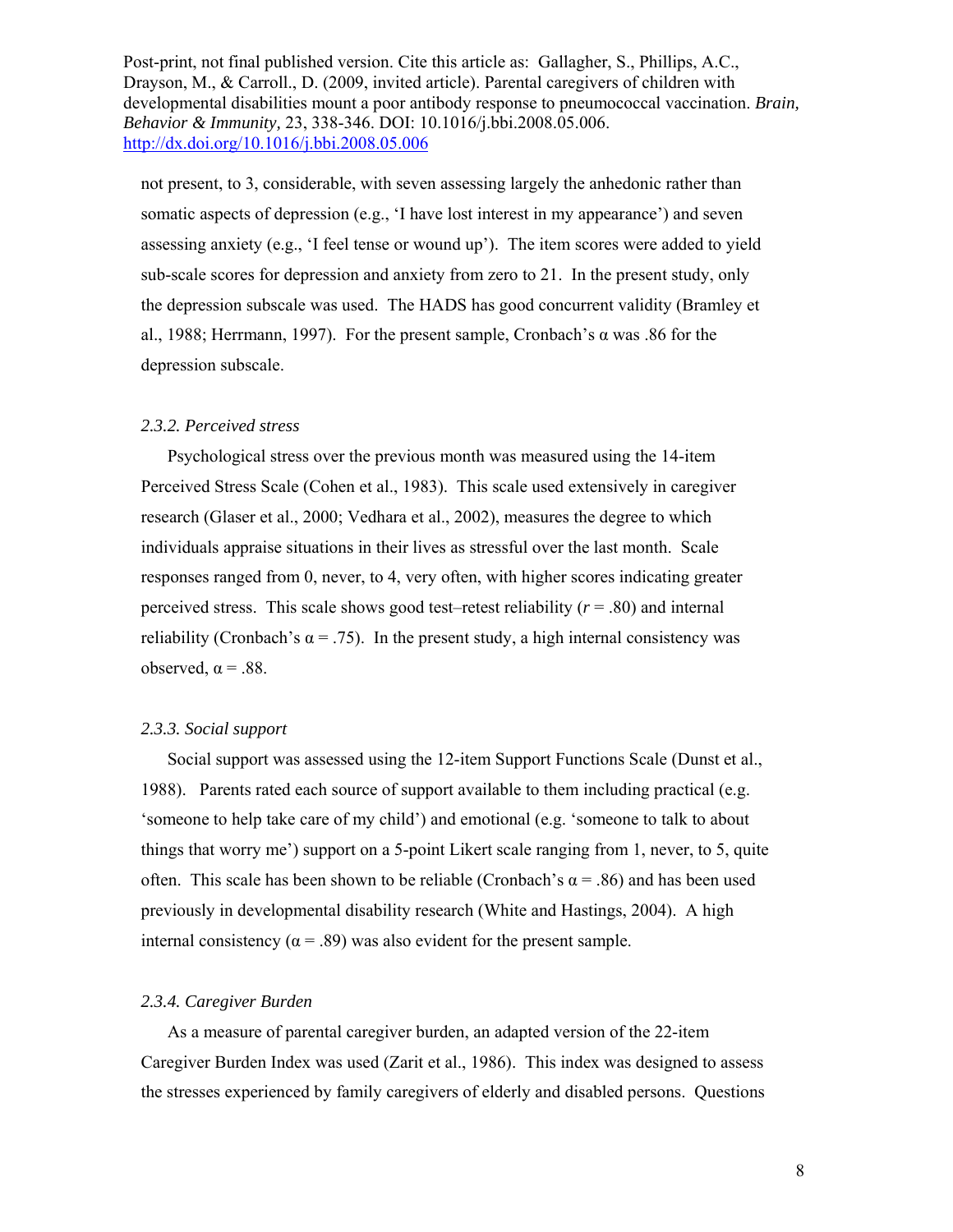were amended replacing 'your relative' with 'your child'. Examples of items include 'Do you feel that because of the time you spend with your child that you don't have enough time for yourself?', 'Are you afraid what the future holds for your child?', and 'Overall, how burdened do you feel in caring for your child?'. Responses ranged from 0, never, to 4, nearly always. The scale has also been used previously in caregiver research (Vedhara et al., 2002). Internal consistency in the current sample was .94.

#### *2.3.5. Child problem behaviour*

 The 25-item Strengths and Difficulties Questionnaire (Goodman, 1997), was used to screen for child problem behaviour. The measure has five subscales, with one assessing prosocial behaviour (e.g. 'kind to younger children') and four assessing problem behaviour; emotional symptoms (e.g. 'often unhappy, downhearted or tearful'), conduct disorder (e.g. 'often argumentative with adults'), hyperactivity (e.g. easily distracted, concentration wanders'), and peer relationships (e.g. rather solitary, tends to play alone'). Parents are asked to rate whether a behaviour is 1, true, to 0, somewhat true or 2, certainly true, of their child with higher scores indicating more problem behaviour. Some items are reversed scored (e.g. generally obedient, usually does what adults request). The scale has been shown to be reliable (Cronbach's  $\alpha$  = .76) and effective at identifying behavioural problems in children (Goodman and Scott, 1999). Further, it has been used extensively in research with children with developmental disabilities (Hastings et al., 2006). Internal consistency for the whole scale in this study was .88. For the purpose of our analyses both total and subscale scores were used.

### *2.4. Control and confounding variables*

#### *2.4.1. Health behaviours*

 As in our previous research (Burns et al., 2003a; Phillips et al., 2005; Phillips et al., 2006) typical health behaviours were assessed at baseline, using a questionnaire adapted from the Whitehall II study (Marmot et al., 1991). Participants were asked, on average how much they smoked  $(0, 1-5, 6-10, 11-20,$  and  $21+$  cigarettes per day); how much alcohol they drank  $(0, 1-5, 6-10, 11-20, 21-40,$  and  $40 + \text{units per week})$ . A simple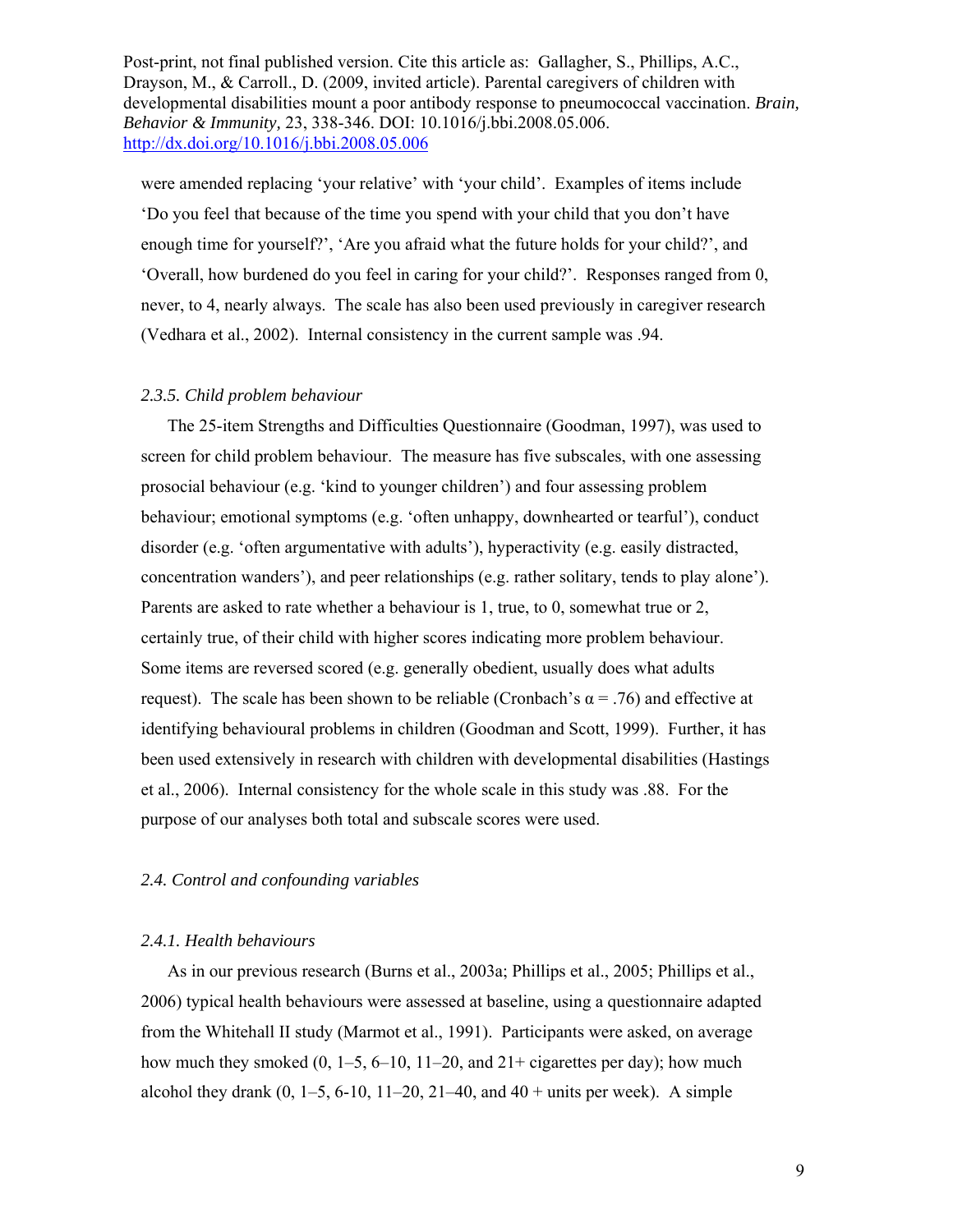categorical scoring method was used in all cases. Participants were also asked how much time they spent in activities of light, moderate and vigorous exercise intensity which were summed to yield a composite exercise score. They also indicated how regularly they ate certain foods from a standard list, and this information was summed to give a measure of fruit and vegetable consumption and fat intake.

#### *2.4.2. Sleep Quality*

 Sleep quality was measured by the 19-item Pittsburgh Sleep Quality Index (Buysse et al., 1989). This index has seven components including subjective sleep quality, sleep latency, sleep duration, habitual sleep efficiency, sleep disturbances, use of sleeping medications, and daytime dysfunction with scores ranging from 0, no problems in area, to 3, high problem area. By summing component scores a total sleep quality score was obtained that ranges from 0, good sleep quality, to 21, poor sleep quality.

#### *2.4.3. Time spent caregiving*

 Amount of time spent caregiving was assessed using a modified version of the Caregiver Activity Survey (Davis et al., 1997). Rather than asking parents how much time they spend providing care each day to their child, this survey asks parents how much time on five specific (e.g. transport, dressing, eating, bathing and supervision) caring roles in any one. Hours for each caring role were summed together to yield a total daily score for time spent caregiving.

#### *2.5. Blood sampling and antibody analysis*

Venous blood specimens were collected from an ante-cubital vein into two 7-ml plain tubes (BD Vacutainer, Meylan Cedex) to assess antibody titres. Samples were allowed to clot at room temperature for 1 h and centrifuged at 3500 rpm for 5 min. The separated serum was frozen at −20°C until assayed. Luminex technology was used to assess seven pneumococcal (Pn) IgG antibody serotypes (types 1, 3, 6, 9, 14, 19 and 23) contained in the pneumococcal vaccine. Assessment and selection of these specific Pn serotypes were based on clinical observations linking these common serotypes to invasive disease in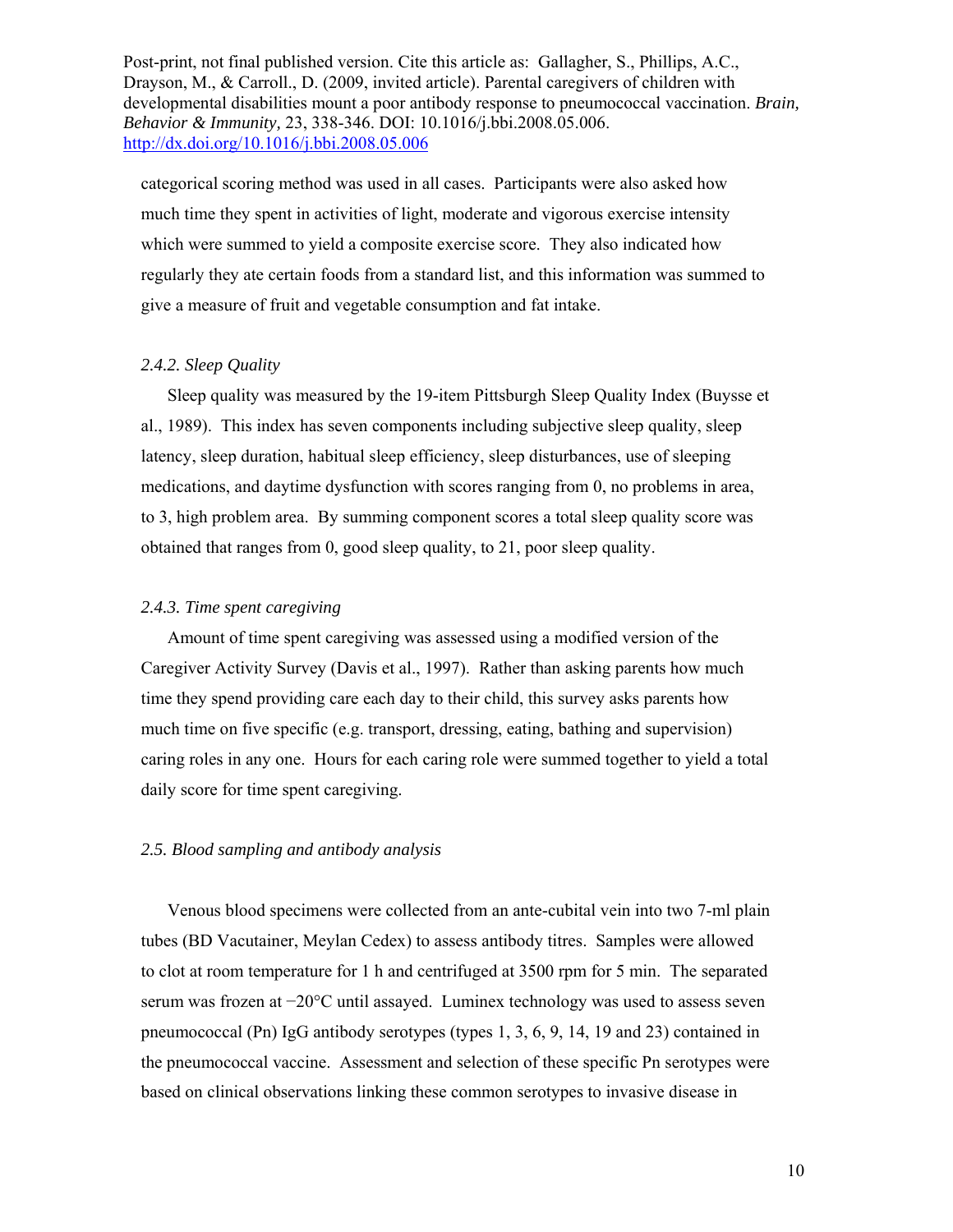Europe (Denham and Clarke, 2005; Sleeman et al., 2001). Further details of this assay are described elsewhere (Ferraro et al., 2008; Gallagher et al., 2008a; Lal et al., 2005). Serum samples were diluted 1:4000 in diluent buffer that additionally contained 5μg/ml purified pneumococcal serotype 22F in accordance with the WHO protocol for ELISA detection of Pn antibody  $(\frac{http://www.vaccine.uab.edu/\#)}{http://www.vaccine.uab.edu/\#)}$ , were run in duplicate, and read on a Luminex 100 machine (Luminex Corp, TX, USA). Acquisition software (BioPlex Software Manager (version 4, BioRads, Labs, CA, USA) was used to generate serotype antibody concentrations from a 5 parameter logistic curve fit. Serum Pn IgG levels are reported in μg/L.

### *2.6. Statistical analyses*

 Analysis of variance (ANOVA) and chi-square were employed to assess group differences in demographics, health behaviours, and psychosocial status. Prior to statistical analyses, the antibody data were checked for assumptions of fit and normality. Screening revealed two outliers and skewed antibody data. One outlier (caregiver) was removed for the type 1 strain and one (control) for the type 23 strain and both were removed from the average titre. These two participants registered biologically unfeasible values for at least one of the follow-ups. For one, this took the form of registering a 700 fold increase in titre relative to a 12-fold mean increase for the participants as a whole and for the other, an 80-fold increase relative to a 4-fold increase. These exclusions are reflected in the slight variations in degrees of freedom. Given the skew of the data, antibody titres were subjected to  $log_{10}$  transformation for the main analyses. Partial etasquared  $(\eta^2_p)$  is reported as a measure of effect size. Analysis of covariance (ANCOVA) was used to test for group differences in antibody titre at each follow-up separately; baseline antibody titre was always entered as a covariate. We have used the analytic strategy of representing antibody response as the follow-up antibody titre adjusted for the baseline titre throughout our previous studies (Gallagher et al., 2008a, 2008c; Phillips et al., 2005; Phillips et al., 2006). The approach of analyzing the two follow-ups separately is also identical to the one we have used in previous vaccination research (Gallagher et al., 2008a, 2008c; Phillips et al., 2005; Phillips et al., 2006). It was in this case further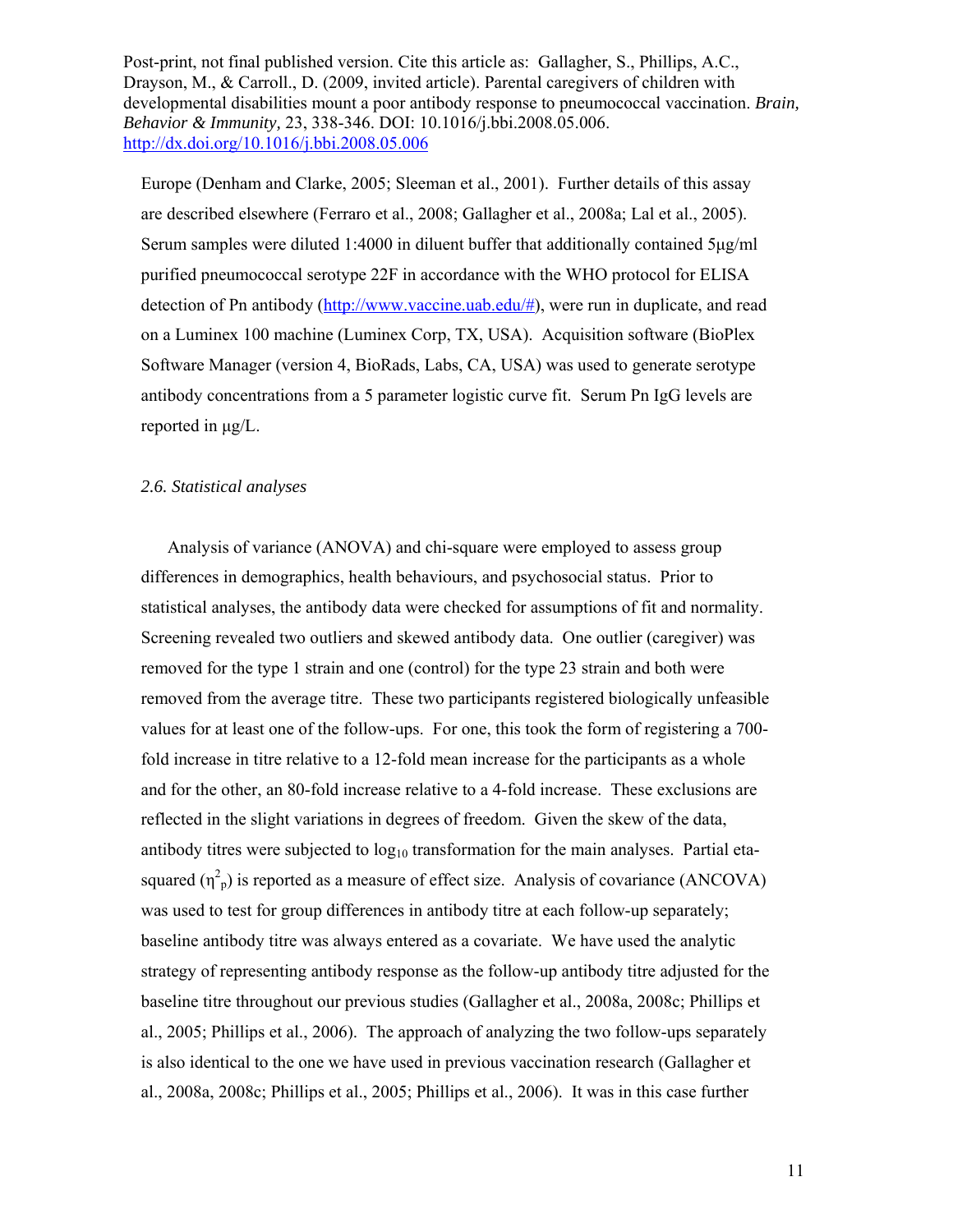justified by the results of Glaser et al., (2000), who found caregiver control differences only at six months following vaccination, and by, in a small study with some attrition, our desire to optimize our degrees of freedom and hence our power to detect effects. Where significant group effects emerged, subsequent ANCOVAs were undertaken to adjust for potential confounding variables. The major dependent variables were the average IgG titres of the seven strains at the two follow-ups. However, sensitivity analyses using the seven individual Pn polysaccharide serotypes were also undertaken. A clinically adequate response to the 23-valent pneumococcal vaccine has been determined as a two-fold or greater rise in aggregate antibody titre (Center for Disease Control, 1989). For illustration purposes, this criterion was adopted and the number of non-responders in each group compared using chi-square. Hierarchical linear regression analyses were used to determine whether any of the caregiving or psychosocial variables predicted log<sub>10</sub> antibody level at each follow-up. In these regression models, antibody levels at baseline were entered at step one, parental groups at step 2 and caregiving and psychosocial variables entered separately at step three. Mediation analysis was then conducted to determine whether the caregiving or psychosocial variables mediated any variation between groups in antibody response.

#### **3. Results**

#### *3.1. Demographic, childcare and psychosocial characteristics of parental groups*

 The demographic and summary childcare characteristics of the two parental groups are presented in Table 2. It is evident that the groups are reasonably well matched on most variables. However, parents of children with developmental disabilities were slightly older on average, their child was older; they were less likely to be currently employed outside the home and spent more time caregiving. They also reported poorer sleep quality. Where appropriate, the analyses adjusted for these variables. There were no differences between groups in health behaviours such as alcohol consumption and smoking. As might be expected, parents caring for a child with a developmental disability had much higher levels of depressive symptomatology and perceived stress,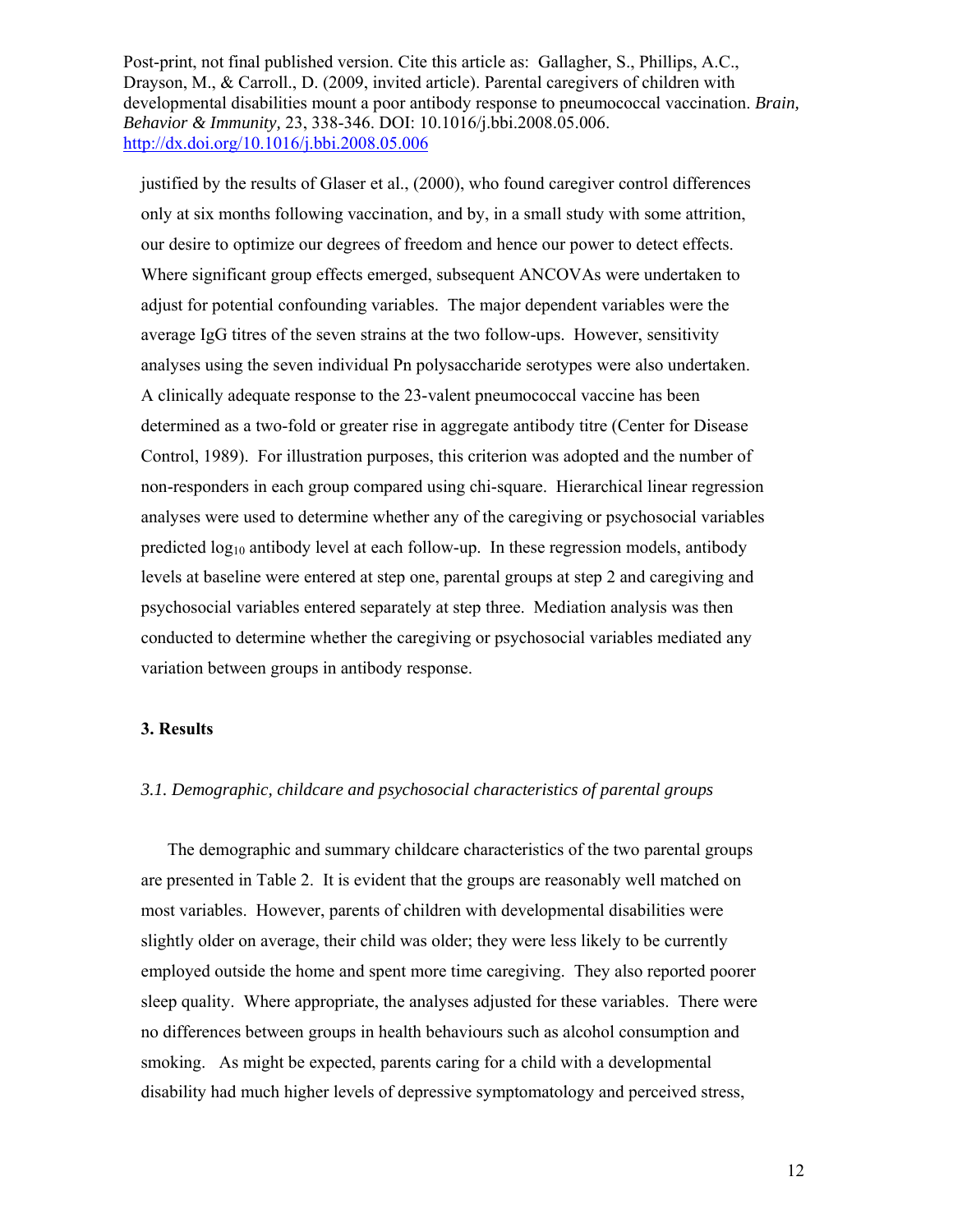reported poorer social support, greater caregiving burden, and more child problem behaviour than parents of typically developing children (see Table 2)

[Insert Table 2 about here]

#### *3.2. Antibody response to vaccination*

The mean (SE) actual antibody levels  $(\mu g/L)$  for the average pneumococcal titre, and for each of the seven targeted individual strains, at each time point for each of the groups is displayed in Table 3. The average antibody titre rose from baseline to 1-month followup for both groups and, although there was some subsequent decline, antibody levels were still higher at the 6-month follow-up than at baseline. A broadly similar pattern was observed for each of the individual strains for each of the groups. There was no significant difference between groups in average pneumococcal titre at baseline, but baseline antibody levels were higher in the caregivers for the type 3 and type 19 strains.

[Insert Table 3 about here]

#### *3.3. Caregiving and antibody response*

After adjusting for baseline  $log_{10}$  antibody levels, the aggregate  $log_{10}$  antibody titre at both follow-ups differed significantly between parental groups.Parents caring for children with developmental disabilities had a much poorer antibody response than parents of typically developing children, at both the 1-month,  $F(1, 57) = 5.65$ ,  $p = .02$ ,  $\eta_p^2$ = .095, and the 6-month follow-up,  $F(1, 50) = 7.14$ ,  $p = .01$ ,  $\eta_p^2 = .125$ . The  $\eta_p^2$  values signify medium to large effects (Cohen, 1988; Pierce et al., 2004). A repeated measures ANCOVA, with both follow-ups included, confirmed these group differences,  $F(1, 50) =$ 6.86,  $p = .01$ ,  $\eta_p^2 = .121$ . As an indicator of a clinically protective antibody response, a two-fold increase in antibody titre from baseline to follow-up was used; individuals not achieving a two fold response were classified as non-responders. Parents of children with developmental disabilities were more likely to be non-responders than parents of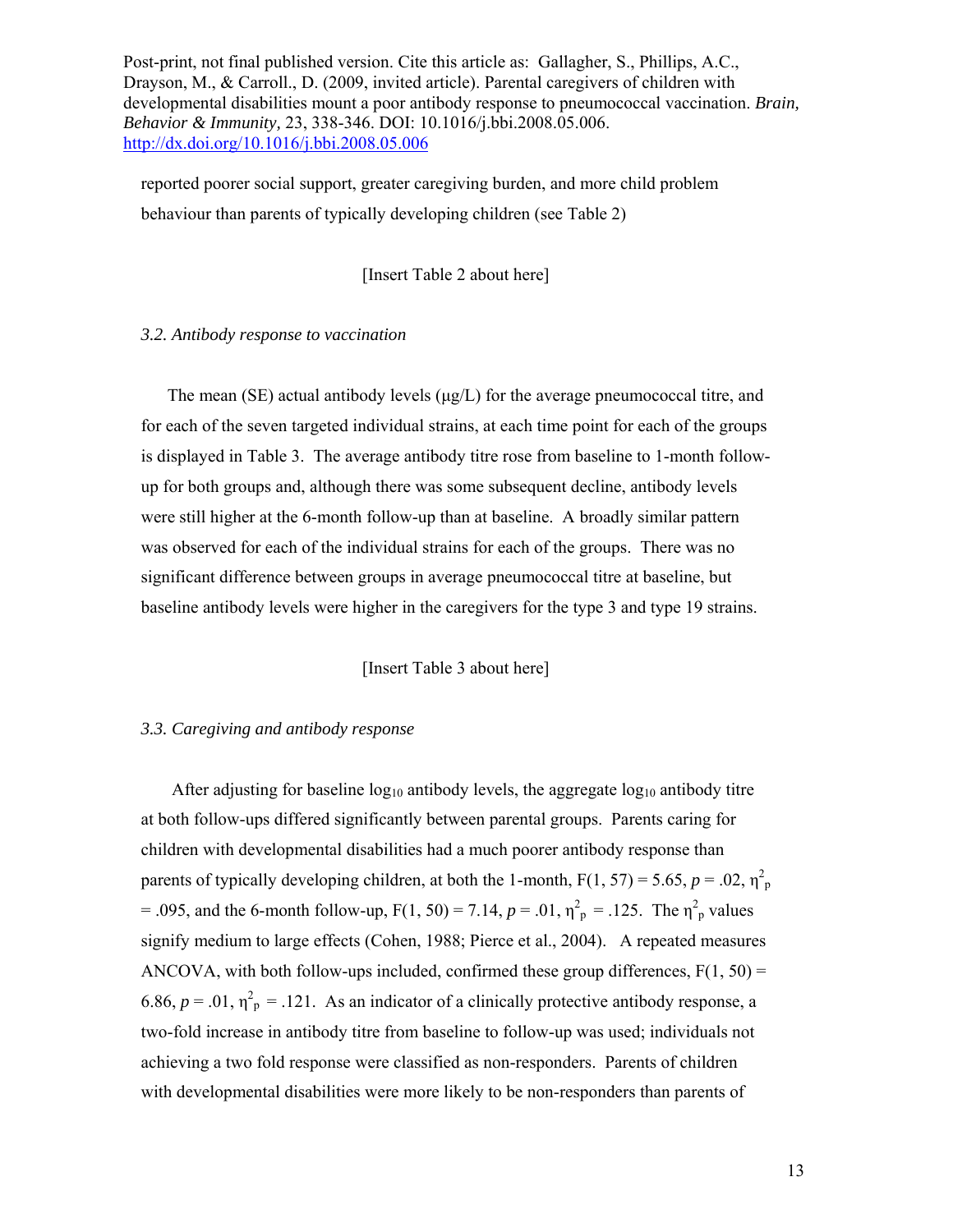typically developing children at both the 1-month (20% *versus* 4%) and the 6-month (48% *versus* 4%) follow-up (see Figure 1). Health behaviours including smoking, diet, exercise, and alcohol consumption were unrelated to antibody response. It is thus unsurprising that the differences reported above withstood adjustment for these variables in ANCOVA. Further, because age of parents and care recipient, work outside the home, time caregiving and sleep quality differentiated groups, these were also entered as covariates. The main outcomes also remained unchanged following adjustment for these variables.

### [Insert Figure 1 about here]

#### *3.4. Sensitivity analysis for caregiving and antibody response to individual strains*

 Sensitivity analysis was undertaken to establish which pneumococcal serotypes differed between parental groups. At both follow-ups, parents of children with developmental disabilities had a poorer response to the type 1 strain,  $F(1, 55) = 6.97$ , *p* =.01,  $\eta_{p}^{2}$  = .112, and F (1, 51) = 6.68,  $p = 0.02$ ,  $\eta_{p}^{2}$  = .100, respectively, and the type 6 strain, F (1, 55) = 4.59,  $p = .04$ ,  $\eta_p^2 = .112$  and F (1, 51) = 12.57,  $p > .001$ ,  $\eta_p^2 = .198$ , respectively. At 6-month follow-up, the group difference in response to type 3 strain approached significance, F (1, 52) = 3.62,  $p = 0.06$ ,  $\eta_p^2 = 0.065$ , with parental caregivers tending to mount a poorer response.

*3.5. Contribution of depression, perceived stress, social support, caregiver burden and child problem behaviour to group differences in antibody titre* 

 In hierarchical linear regression analysis in which baseline titre was entered at step 1 and parental group at step 2, and each psychosocial variable entered individually at step 3, only child problem behaviour,  $\beta = -.29$ ,  $t = 2.33$ ,  $p = .02$ ,  $\Delta R^2 = .03$ , abolished the between group effect for the 1-month antibody response. In these analyses, the β for parental group changed from -.20 at step 2 to .04 at step 3. Accordingly, we tested for mediation using the Goodman test (Goodman, 1960). This revealed evidence of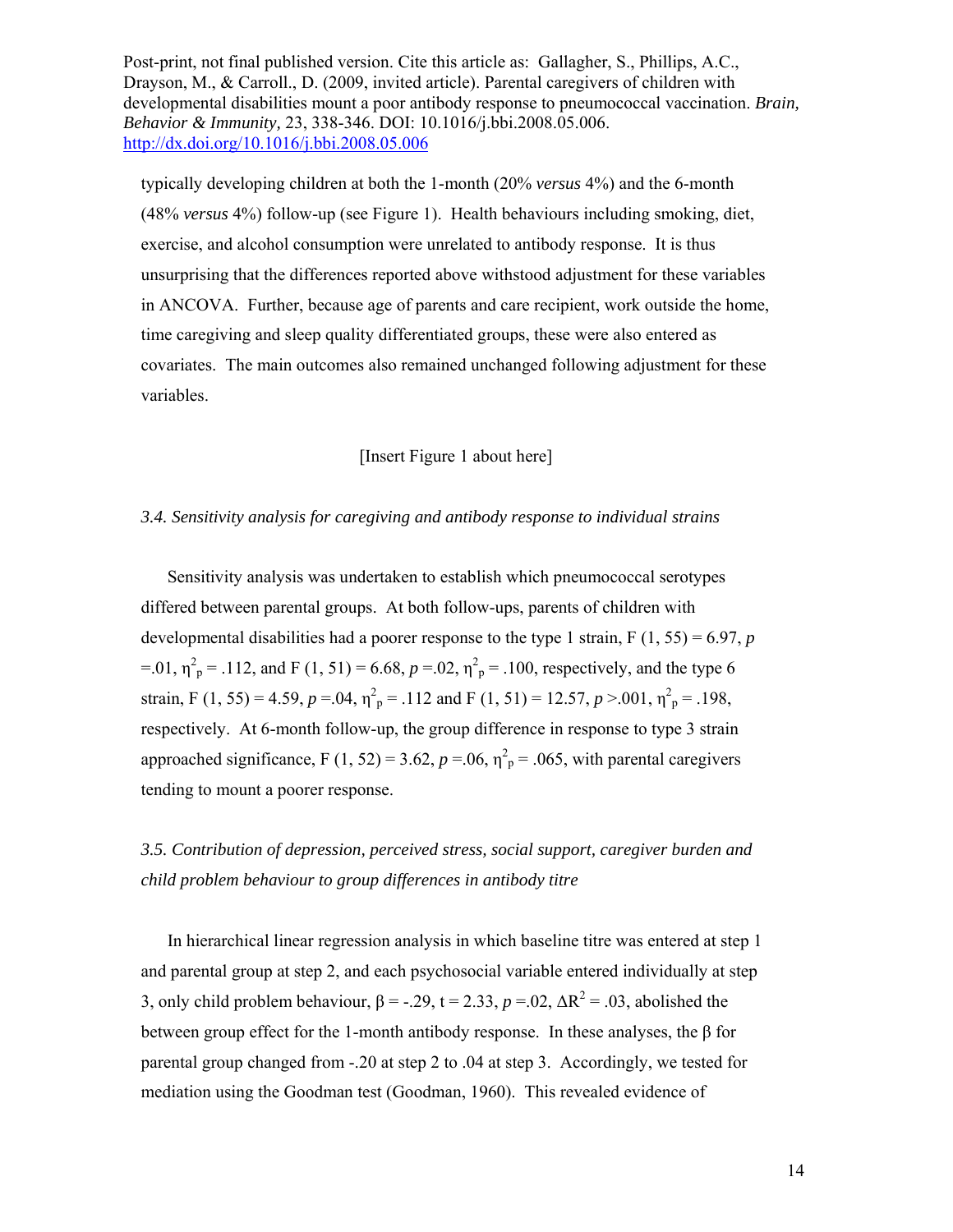mediation,  $z = 3.09$ ,  $p < 0.001$ . Thus, it would seem that child problem behaviour was not only associated with the 1-month antibody titre independently of parental group in this model, but also appeared to account for the caregiver/control group differences in antibody response. The outcome of the mediation analysis is presented in Figure 2. Further, analysis of the questionnaire subscales indicated that it was conduct behaviours that were primarily responsible; the β for parental group changed from  $-.20$  at step 2 to -.09 at step 3. Similar analyses were undertaken with the 6-month antibody titre as the dependent variable. In these analyses no associations emerged between the psychosocial variables and antibody titre. In addition, the associations reported above withstood adjustment for demographic variables, other caregiving variables, and health behaviours, including sleep quality.

## [Insert Figure 2 about here]

#### *3.6. Within case group antibody analyses*

 In hierarchical linear regression analyses, again adjusting for baseline titre, no significant associations emerged between any of the psychosocial variables and antibody response of parents caring for a child with developmental disabilities. However, although not meeting the conventional criterion for statistical significance, there were indications of a negative association between child problem behaviour and 1-month antibody response,  $\beta = -.19$ ,  $t = 1.57$ ,  $p = .12$ ,  $\Delta R^2 = .04$ . Again, it was conduct problems that tended to be associated 1-month antibody response,  $\beta = -.20$ ,  $t = 1.61$ ,  $p = .12$ ,  $\Delta R^2 =$ .04. Moreover, when these parents were divided into those reporting high and low conduct problems in their children using a median split, ANCOVA revealed a significant effect, F (1, 25) = 4.51,  $p = .04$ ,  $\eta^2$ <sub>p</sub> = .153; parents caring for a child with developmental disabilities who reported that their children showed more conduct problem behaviours mounted a poorer antibody response at 1-month (see Figure 3). No associations emerged between any of the psychosocial and circumstantial factors for the 6-month antibody titre.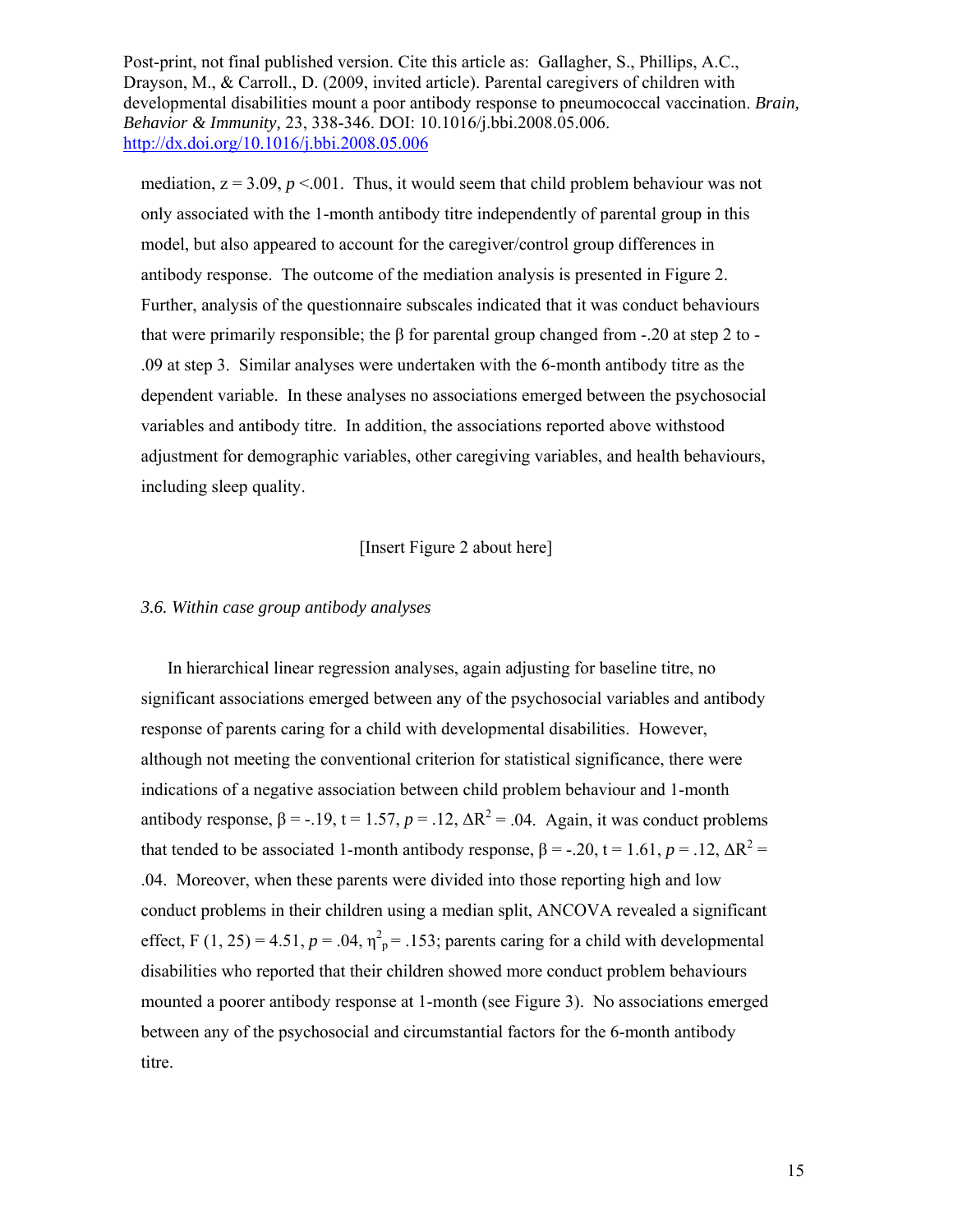[Insert Figure 3 about here]

#### **4. Discussion**

 Parents caring for children with developmental disabilities exhibited a poorer antibody response to a pneumococcal vaccination than parents caring for typically developing children at both 1-month and 6-month follow-ups. Of the variables considered it would appear to be child problem behaviour which mediated this effect. In addition, within the parental caregiving group, parents reporting more child conduct problems, a component of the child problem behaviour measure, mounted a poorer antibody response at 1-month than parents reporting less conduct problems.

 Adopting the criterion of a two-fold antibody response as indicative of clinical protection, 20% of parents caregiving for a child with a developmental disability failed to mount an adequate response compared to only 4% of controls at 1-month follow-up. At 6 months, almost half (48%) did not meet the two-fold criteria compared with 4% of controls. Thus, a negative impact of caregiving on vaccination response would not appear to be restricted to older individuals caring for spouses with dementia (Glaser et al., 2000; Kiecolt-Glaser et al., 1996; Vedhara et al., 1999a), and, accordingly, would not seem to require an ageing immune system in order to manifest itself. Rather, our results suggest that it is the characteristics of the caregiving experience *per se* that is the key determinant of its impact on immunity. Variations in caregiving experience could also explain the discrepancy in outcomes between the present study and the earlier finding that younger spousal caregivers of multiple sclerosis patients did not differ from controls in antibody response (Vedhara et al., 2002). A cursory comparison of the two studies reveals that the present caregivers reported much higher perceived stress (Mean  $30.33 + 8.40$ ) and caregiver burden (Mean  $44.0 + 14.26$ ), than those caring for spouses with multiple sclerosis (Mean 25.42 + 8.45) and (Mean 29.00 + 14.80) respectively, t (70) = 2.46,  $p = 0.01$ , and, t  $(70) = 4.31, p < 0.001$ . Although neither perceived stress nor caregiver burden accounted for the differences between groups in antibody responses they correlated highly with child behaviour problems in the sample as a whole, as well as within the caregiving group ( $r =$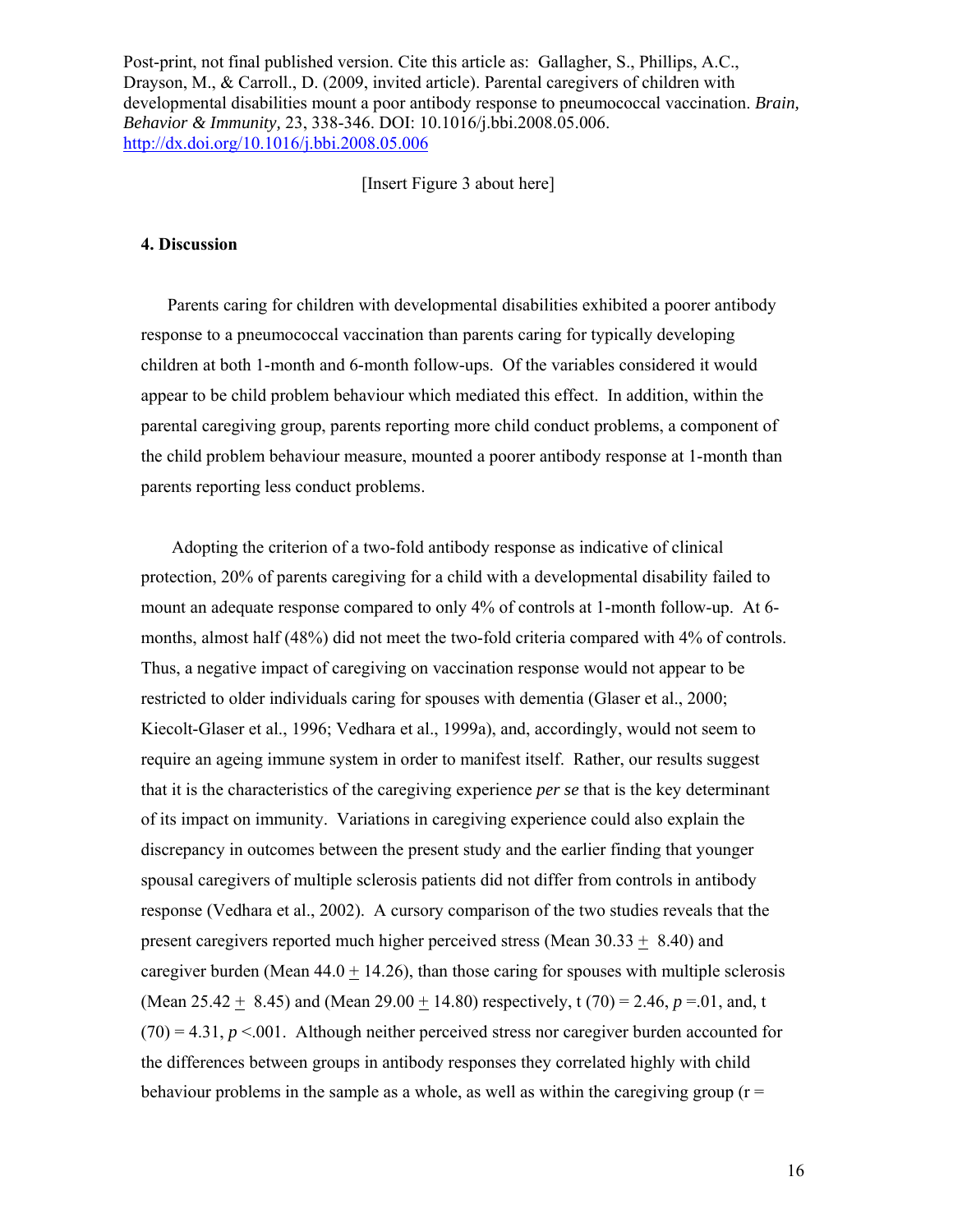.49 to .76). It is also possible that differences in vaccination, pneumococcal *versus* influenza, might also have contributed to the differences in results. However, it is worth noting that responses to both vaccinations have been found to be compromised in those caring for spouses with dementia (Glaser et al., 2000; Kiecolt-Glaser et al., 1996; Vedhara et al., 1999a).

 The present study is not only the first to study caregivers of children with developmental disabilities in this context, it is also only the second to examine the responses of caregivers to pneumococcal vaccination. In the previous study, older spousal caregivers showed a poorer response to pneumococcal vaccination relative to former caregivers and non-caregiving controls, but only at the final 6-month follow-up (Glaser et al., 2000). Although, the difference between caregivers and controls in the present study was larger at the later followup, the groups still differed significantly at the earlier 1-month follow-up. More demanding caregiving could again provide an explanation for the earlier effect in the present study. In support of this, perceived stress, measured on the truncated scale, was much higher among the present parental caregivers than that reported for the spousal caregivers of patients with dementia (Mean 22.23 + 7.27 *versus* Mean 16.73 + 2.82), t (39) = 3.52, *p* <.001. Again caution is warranted, since perceived stress did not account for the differences between groups in vaccination response.

 In analyses of the individual pneumococcal IgG antibody serotypes, parents of children with developmental disabilities mounted a poorer response to type 1 and type 6 strains at both follow-ups, and to type 3 at 6-months. It appears that some Pn serotypes are more susceptible to psychosocial influence. Such specificity has also been reported from other studies using polyvalent vaccinations (Phillips et al., 2005; Phillips et al., 2006; Pressman et al., 2005; Vedhara et al., 1999a). Indeed, in a recent study of students, social support was associated with antibody response to pneumococcal vaccination and it was types 1 and 3 again which appeared to be particularly sensitive (Gallagher et al., 2008a; 2008c). One explanation for such specificity is that antigens that are less immunogenic are more susceptible to exogenous influence (Cohen et al., 2001). It is worth noting in this regard that some of the smallest antibody titres at follow-up were observed for the types 1 and 3 strains.

17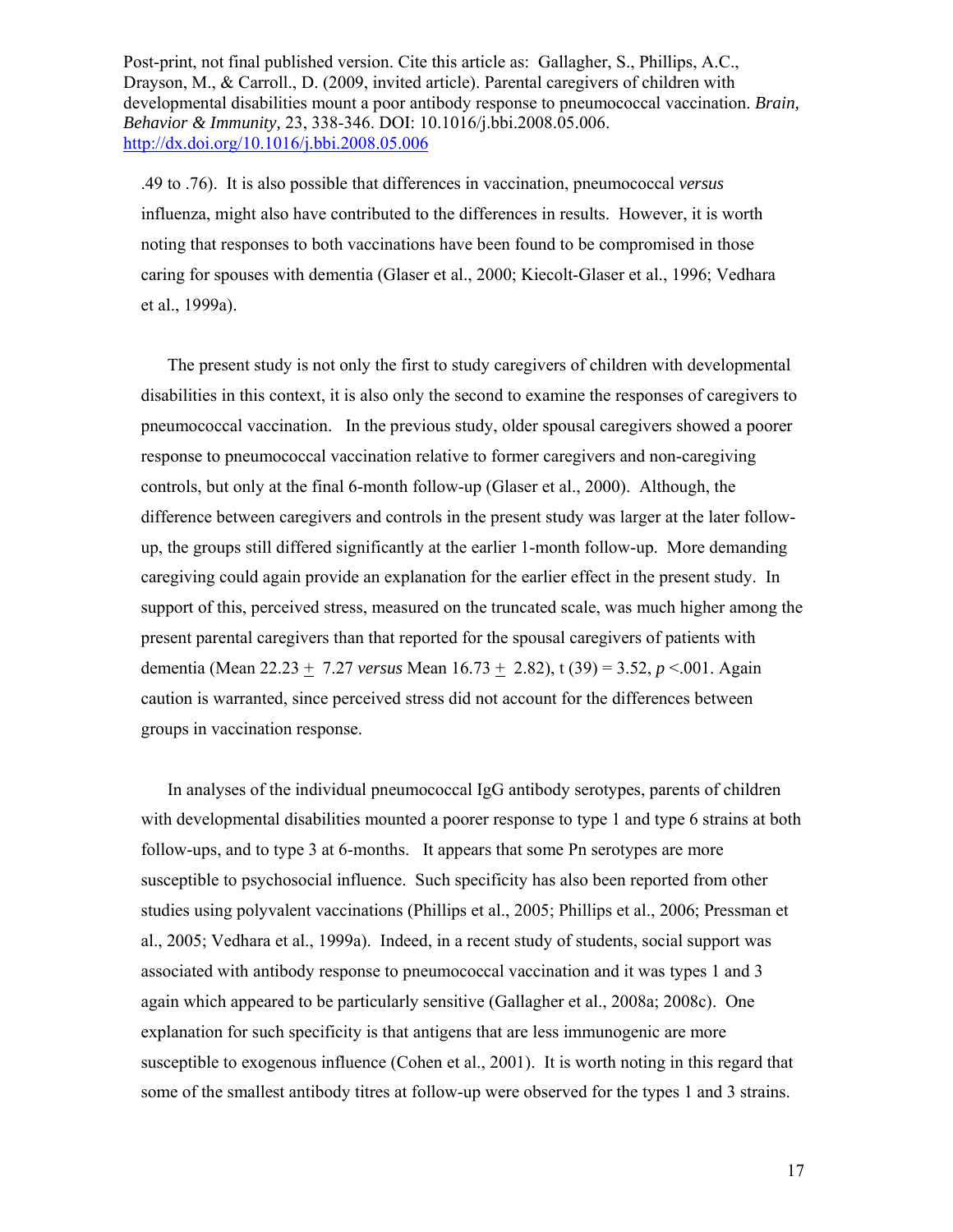We also explored whether it was distress, social support, burden or the child's problem behaviour that was most strongly associated with any impairment in vaccination response. Despite group differences on all psychosocial and circumstantial measures, no associations emerged between depression, perceived stress, social support, or caregiver burden and antibody responses at either follow-up. However, child problem behaviour was a significant predictor of 1-month antibody response and a formal test of mediation confirmed it as a candidate mediator. Thus, it appears that child problem behaviour was not only associated with antibody titre independently of parental group, but also contributed substantially to the caregiver/control group differences in the antibody response. In addition, subscale analysis indicated that conduct behaviours (e.g., often has temper tantrums, often fights with other children) were primarily responsible for this effect. Further, within the caregiving group, those parents reporting more problems with conduct behaviour showed a poorer response to vaccination compared to those reporting less conduct behaviours. The negative association between care recipients' problem behaviour and antibody responses is broadly in line with the results of research on caregivers of patients with mental health difficulties using other health outcomes. For example, not only have problem behaviours been associated with caregivers' psychological distress (Mausbach et al., 2006; Pinquart and Sorensen, 2003a, b), they have also been linked to increased incidence of infectious illness (Dyck et al., 1999) and the onset of cardiovascular disease (Mausbach et al., 2007). The current findings reinforce the importance of targeting child problem behaviours in interventions for those caring for a child with a developmental disability. There is preliminary evidence that managing behaviour problems in dementia patients can enhance caregivers' *in vitro* immunity immediately after intervention and 6-months later (Garand et al., 2002).

 The current study has a number of limitations. First, our sample size might be regarded as small. Nevertheless, it is of a similar order of magnitude to that of other published casecontrol studies (Glaser et al., 2000; Vedhara et al., 2002). Second, it is possible that our sample was biased and included more parents from support groups, who were particularly stressed. However, contacted but non-participating parents almost invariably cited geographical distance from the University, or an unwillingness to give blood or receive a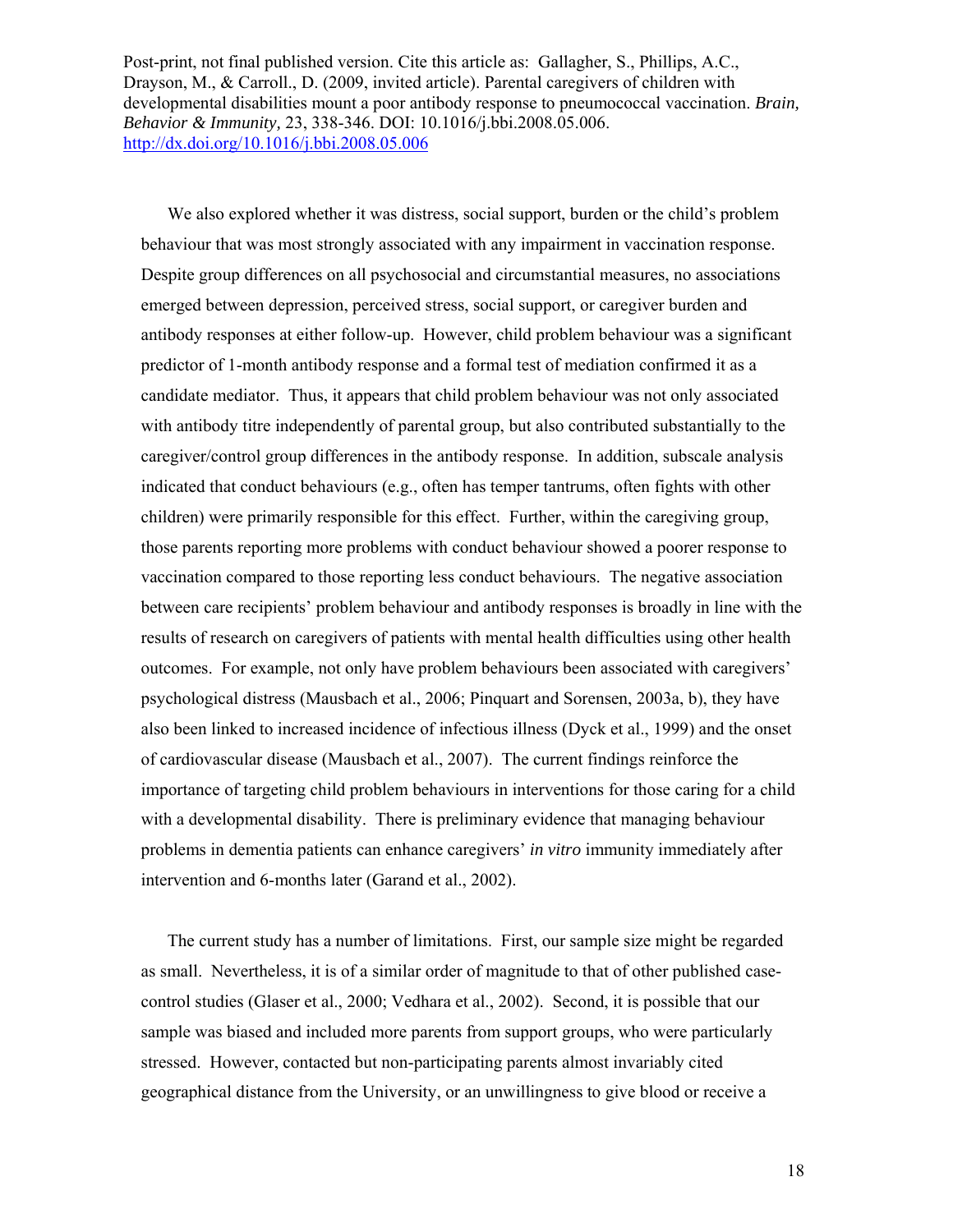vaccination as their reasons for not participating. Third, there were group differences in baseline titre, but these were not significant for the average pneumococcal titre or for five of the seven strains. There has been speculation on the effects or prior antigenic exposure on subsequent capsular polysaccharide vaccination responsiveness, with some studies finding higher antibody concentration and others lower (see Artz, et al., 2003; Davison et al., 1994; O'Brien et al., 2007). Importantly, in the present study, the strains that differed significantly between groups in vaccination response (types 1 and 6) were not among those showing a significant group difference at baseline. Thus, our results for vaccination response are unlikely to be an artifact of baseline antibody status. Fourth, there is also the possibility of confounding as a result of unmeasured or poorly measured variables. However, our main findings survived statistical adjustment for the more common health behaviours and any group differences that emerged as a result of imperfect matching. Finally, in the absence of appropriate measurement we can only speculate about underlying biological mechanisms. Nevertheless, in caregivers of dementia patients a higher cortisol awakening response was found for those reporting high versus low levels of behavioral problems in the care recipients (de Vugt et al., 2005). Further, secretion of this stress hormone was inversely associated with antibody response to influenza vaccination in caregivers of dementia patients (Vedhara et al., 1999b). Such variations in cortisol may provide one pathway through which problem behaviours exert an influence on antibody response to vaccination.

 In conclusion, the negative impact of caregiving on antibody response to vaccination is not restricted to older spousal caregivers, but is also evident in younger parents caring for children with developmental disabilities. Relative to parents of typically developing children, such caregivers mounted a poorer response than controls to a pneumococcocal vaccine at 1-month and showed poorer maintenance at 6-months. The strongest and most consistent predictor of group differences in antibody response, as well as individual variations in response within the group of parents of children with developmental disabilities, was child problem behaviour. Analyses of its subscales indicated that it was conduct behaviours that underlay these effects. Thus, the behavioural characteristics of the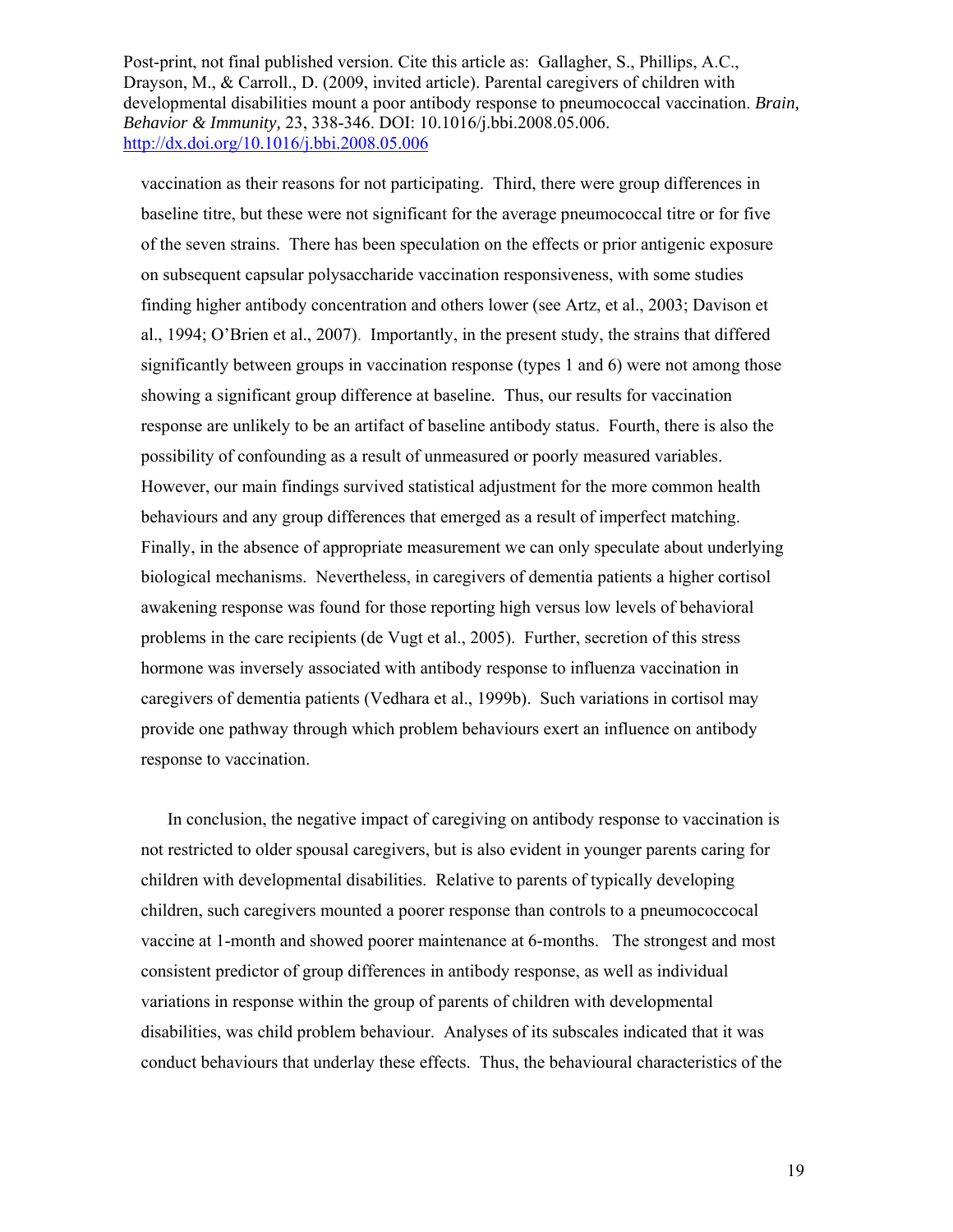care recipients may be a key determinant of whether or not immunity is compromised in this context.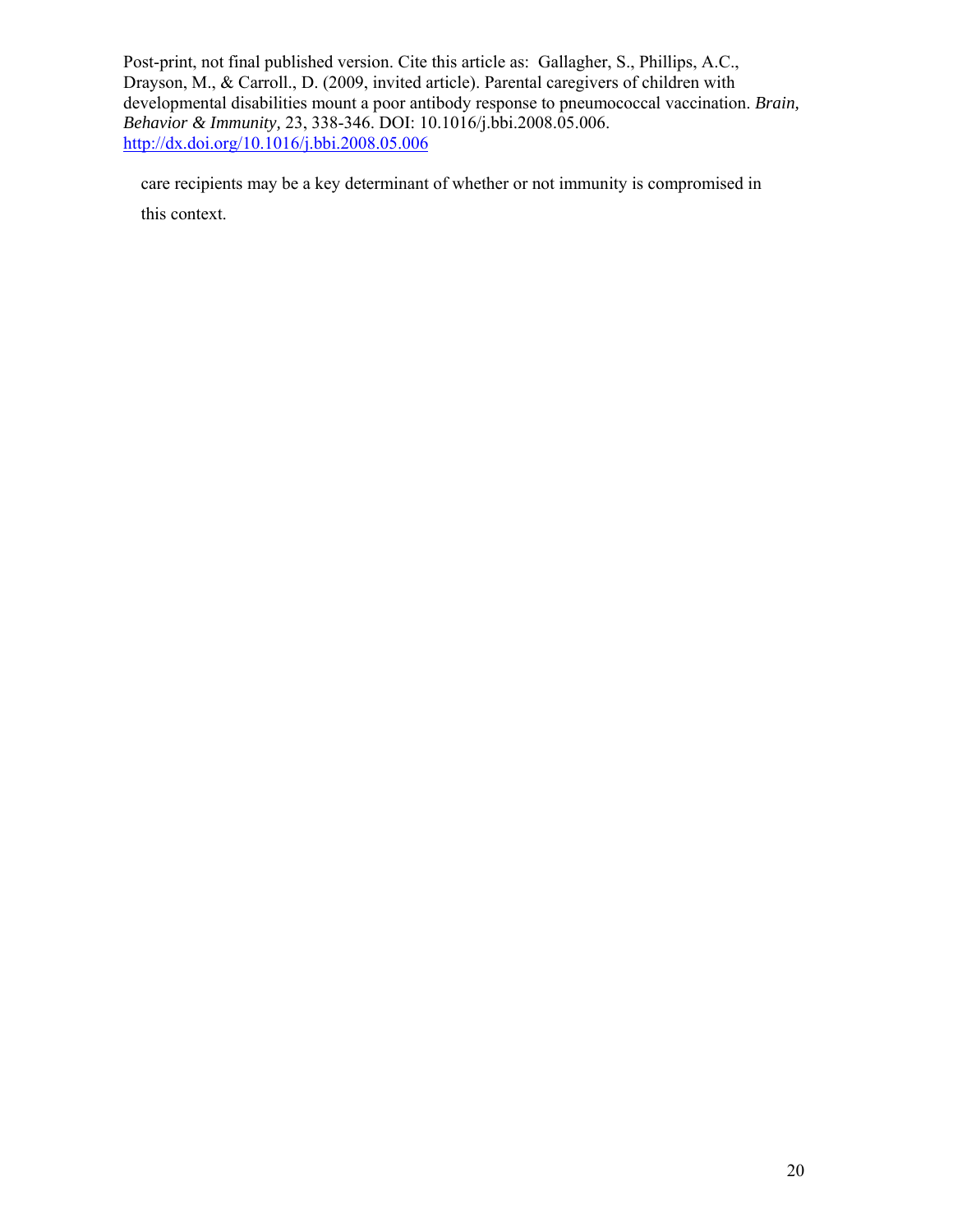# **Acknowledgements**

The authors would like to express their appreciation to Autism West-Midlands, the Down Syndrome Association, and Baljit Nhal from Birmingham Children's Hospital and Sara Walton from Birmingham City Council's Education Department for their help with the recruitment process. A special thanks is also extended to the parents caring for children with developmental disabilities and the parents caring for typically developing children who made this research possible.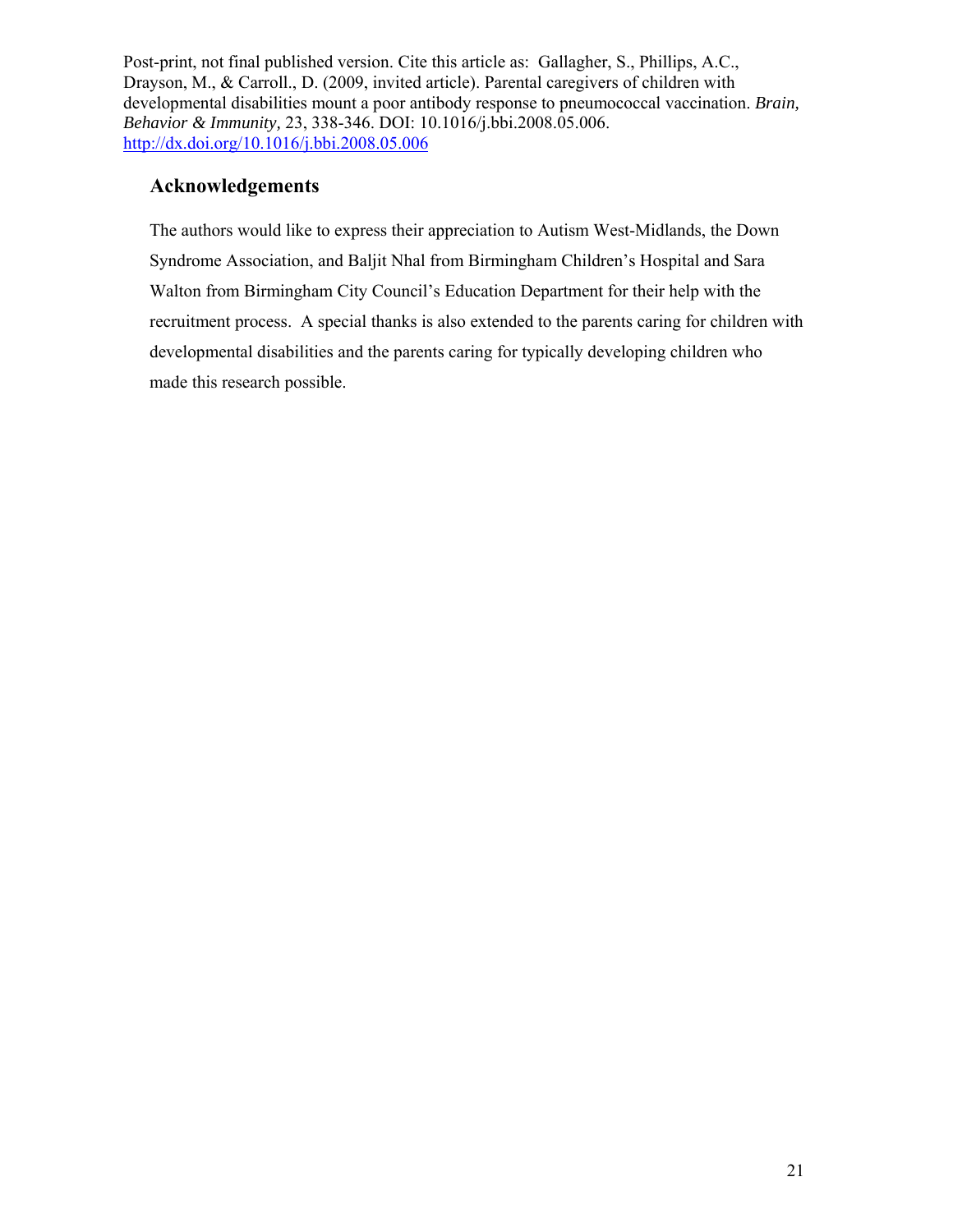#### **References**

Artz, A.S., Ershler, W.B., Longo, D.L., 2003. Pneumococcal Vaccination and Revaccination of Older Adults. Clin. Microbiol. Rev. 16, 303-318.

- Baron, R.S., Cutrona, C.E., Hicklin, D., Russell, D.W., Lubaroff, D.M., 1990. Social support and immune function among spouses of cancer patients. J. Pers. Soc. Psychol. 59, 344-352.
- Beach, S.R., Schulz, R., Yee, J.L., Jackson, S., 2000. Negative and positive health effects of caring for a disabled spouse: longitudinal findings from the caregiver health effects study. Psychol. Aging 15, 259-271.
- Bramley, P.N., Easton, A.M.E., Morley, S., Snaith, R.P., 1988. The Differentiation of Anxiety and Depression by Rating-Scales. Acta Psychiatrica Scandinavia 77, 133-138.
- Burns, V.E., Carroll, D., Ring, C., Drayson, M., 2003a. Antibody response to vaccination and psychosocial stress in humans: relationships and mechanisms. Vaccine 21, 2523-2534.
- Burns, V.E., Carroll, D., Drayson, M., Whitham, M., Ring, C., 2003b. Life events, perceived stress and antibody response to influenza vaccination in young, healthy adults. J. Psychosom. Res. 55, 569-572.
- Burns, V.E., Drayson, M., Ring, C., Carroll, D., 2002. Perceived stress and psychological wellbeing are associated with antibody status after meningitis C conjugate vaccination. Psychosom. Med. 64, 963-970.
- Buysse, D.J., Reynolds, C.F., 3rd, Monk, T.H., Berman, S.R., Kupfer, D.J., 1989. The Pittsburgh Sleep Quality Index: a new instrument for psychiatric practice and research. Psychiatry Res. 28, 193-213.
- Centre for Disease Control., 1989. Pneumococcal Polysaccharide Vaccine. MMWR 38.
- Cohen, J., 1988. Statistical Power Analysis for the Behavioral Sciences, 2nd Eds, Lawrence Erlbaum Associates, Hillsdale.
- Cohen, S., Kamarck, T., Mermelstein, R., 1983. A global measure of perceived stress. J. Health Soc. Behav. 24, 385-396.
- Cohen, S., Miller, G.E., Rabin, B.S., 2001. Psychological stress and antibody response to immunization: a critical review of the human literature. Psychosom. Med. 63, 7-18.
- Cohen, M., Pollack, S., 2005. Mothers with breast cancer and their adult daughters: the relationship between mothers' reaction to breast cancer and their daughters' emotional and neuroimmune status. Psychosom. Med. 67, 64-71.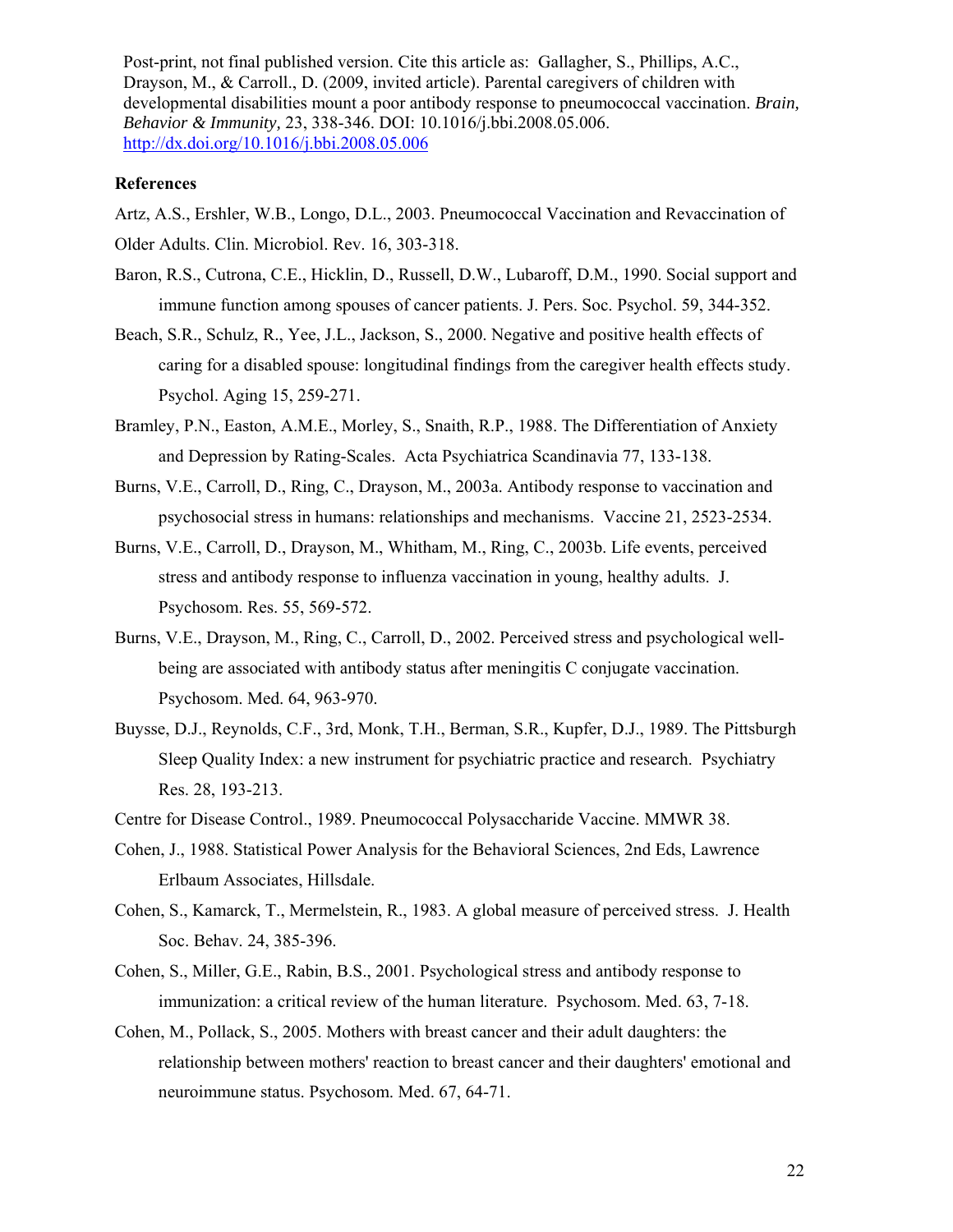- Cooper, C., Balamurali, T.B., Livingston, G., 2007. A systematic review of the prevalence and covariates of anxiety in caregivers of people with dementia. Int. Psychogeriatr. 19, 175- 195.
- Davidson, M., Bulkow, L.R., Grabman, J., Parkinson, A.J., Chamblee, C., Williams, W.W., Lanier, A.P., Schiffman, G., 1994. Immunogenicity of pneumococcal revaccination in patients with chronic disease. Arch. Intern. Med. 154, 2209 - 2214.
- Davis, K.L., Marin, D.B., Kane, R., Patrick, D., Peskind, E.R., Raskind, M.A., Puder, K.L., 1997. The Caregiver Activity Survey (CAS): development and validation of a new measure for caregivers of persons with Alzheimer's disease. Int. J. Geriatr. Psychiatry 12, 978-988.
- Denham, B.C., Clarke, S.C., 2005. Serotype incidence and antibiotic susceptibility of Streptococcus pneumoniae causing invasive disease in Scotland, 1999-2002. J. Med. Microbiol. 54, 327-331.
- de Vugt, M.E., Nicolson, N.A., Aalten, P., Lousberg, R., Jolle, J., & Verhey, F.R. (2005). Behavioral problems in dementia patients and salivary cortisol patterns in caregivers. J Neuropsychiatry Clin. Neurosci. 17, 201-207.
- Dunst, C.J., Trivette, C.M., Deal, A.G., 1988. Enabling and Empowering Families: Principles and Guidelines for Practice. Brookline Books :Cambridge, MA
- Dyck, D.G., Short, R., Vitaliano, P.P., 1999. Predictors of burden and infectious illness in schizophrenia caregivers. Psychosom. Med. 61, 411-419.
- Epel, E.S., Blackburn, E.H., Lin, J., Dhabhar, F.S., Adler, N.E., Morrow, J.D., Cawthon, R.M., (2004). Accelerated telomere shortening in response to life stress. Proc. Natl. Acad. Sci. U S A, 101, 17312-17315.
- Ferraro, A.J., Drayson, M.T., Savage, C.O., MacLennan, I.C., 2008. Levels of autoantibodies, unlike antibodies to all extrinsic antigen groups, fall following B cell depletion with Rituximab. Eur. J. Immunol. 38, 292-298.
- Floyd, F.J., Gallagher, E.M., 1997. Parental stress, care demands, and use of support services for school-age children with disabilities and behavior problems. Family Relations 46, 359- 371.
- Gallagher, S., Phillips, A.C., Ferraro, A.J., Drayson, M.T., Carroll, D., 2008a. Psychosocial factors are associated with the antibody response to both thymus-dependent and thymusindependent vaccines. Brain Behav. Immun. 22, 456–460.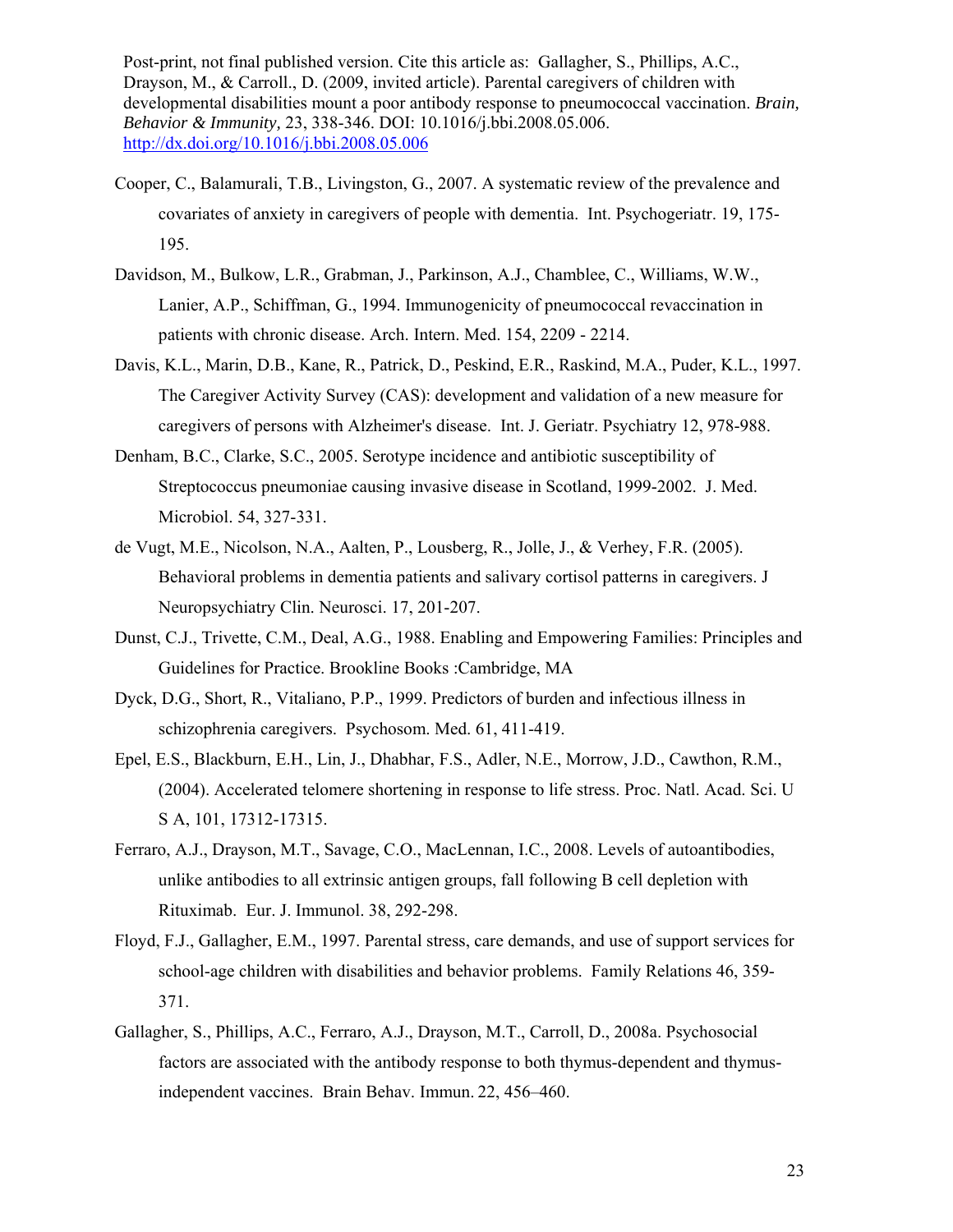- Gallagher, S., Phillips, A.C., Evans, P., Der, G., Hunt, K., Carroll, D., 2008b. Caregiving is associated with low secretion rates of immunoglobulin A in saliva. Brain Behav. Immun. 22, 565-572.
- Gallagher, S., Phillips, A.C., Ferraro, A.J., Drayson, M.T., Carroll, D., 2008c. Social support is positively associated with the immunoglobulin M response to vaccination with pneumococcal polysaccharides. Biol. Psychol. 78, 211–215.
- Gallagher, S., Phillips, A.C., Oliver, C., Carroll, D., in press, d. Predictors of Psychological Morbidity in Parents of Children with Intellectual Disabilities. J. Pediatr. Psychol.
- Garand, L., Buckwalter, K.C., Lubaroff, D., Tripp-Reimer, T., Frantz, R.A., Ansley, T.N., 2002. A pilot study of immune and mood outcomes of a community-based intervention for dementia caregivers: the PLST intervention. Arch. Psychiatr. Nurs. 16, 156-167.
- Garand, L., Dew, M.A., Eazor, L.R., DeKosky, S.T., Reynolds, C.F., 3rd, 2005. Caregiving burden and psychiatric morbidity in spouses of persons with mild cognitive impairment. Int. J. Geriatr. Psychiatry 20, 512-522.
- Gennaro, S., Fehder, W., Nuamah, I.F., Campbell, D.E., Douglas, S.D., 1997. Caregiving to very low birthweight infants: a model of stress and immune response. Brain Behav. Immun. 11, 201-215.
- Glaser, R., Sheridan, J., Malarkey, W.B., MacCallum, R.C., Kiecolt-Glaser, J.K., 2000. Chronic stress modulates the immune response to a pneumococcal pneumonia vaccine. Psychosom. Med. 62, 804-807.
- Goodman, R., 1997. The Strengths and Difficulties Questionnaire: a research note. J. Child Psychol. Psychiatry 38, 581-586.
- Goodman, R., Scott, S., 1999. Comparing the Strengths and Difficulties Questionnaire and the Child Behavior Checklist: is small beautiful? J. Abnorm. Child Psychol. 27, 17-24.
- Graham, J.E., Christian, L.M., Kiecolt-Glaser, J.K., 2006. Stress, age, and immune function: toward a lifespan approach. J. Behav. Med. 29, 389-400.
- Graungaard, A.H., Skov, L., 2007. Why do we need a diagnosis? A qualitative study of parents' experiences, coping and needs, when the newborn child is severely disabled. Child Care Health Dev. 33, 296-307.
- Gregory, C.A., Hodges, J.R., 1996. Clinical features of frontal lobe dementia in comparison to Alzheimer's disease. J. Neural Transm. Suppl. 47, 103-123.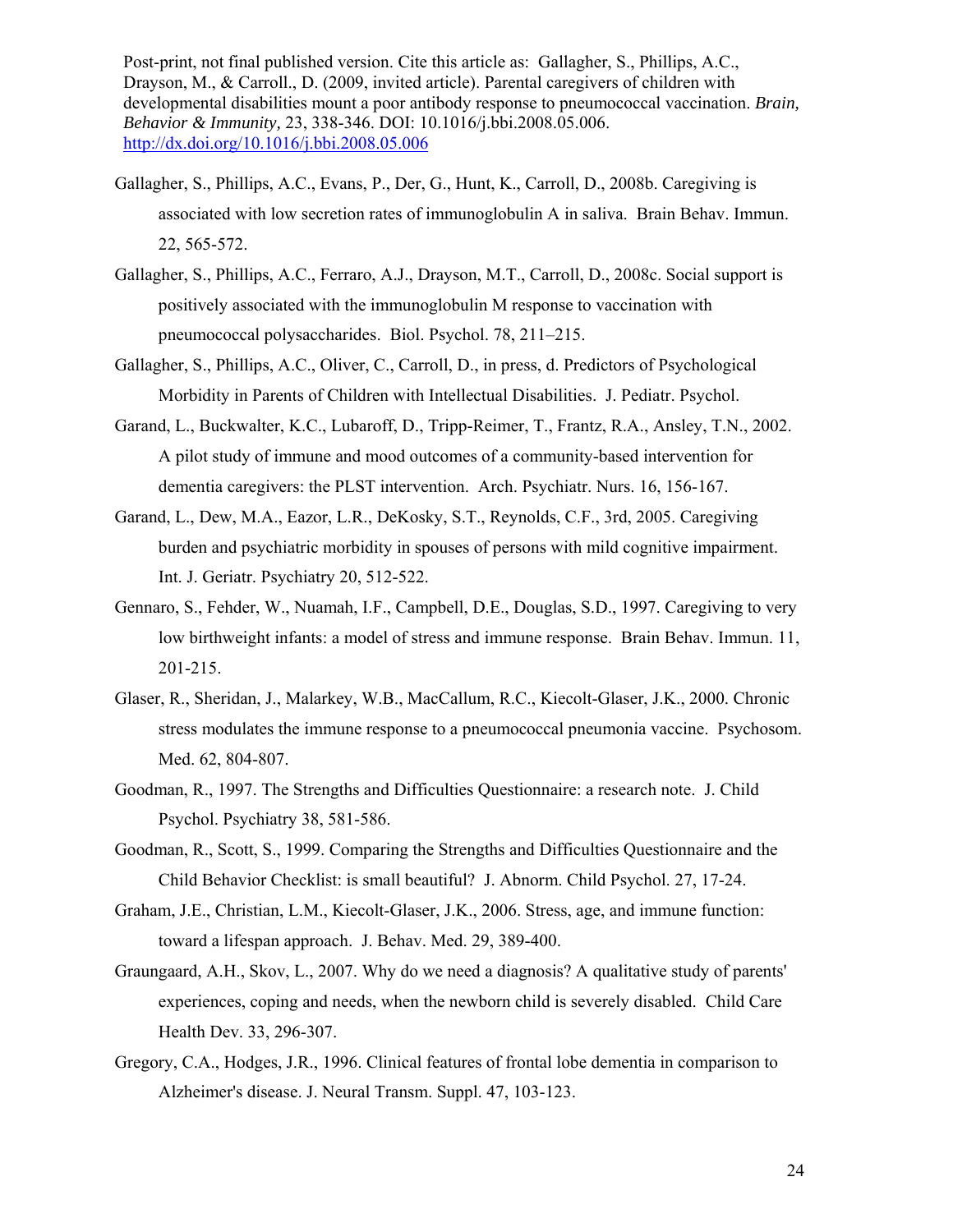- Hastings, R.P., Brown, T., 2002. Behavior problems of children with autism, parental selfefficacy, and mental health. Am. J. Ment. Retard. 107, 222-232.
- Hastings, R.P., Daley, D., Burns, C., Beck, A., 2006. Maternal distress and expressed emotion: cross-sectional and longitudinal relationships with behavior problems of children with intellectual disabilities. Am. J. Ment. Retard. 111, 48-61.
- Herrmann, C., 1997. International experiences with the Hospital Anxiety and Depression Scale--a review of validation data and clinical results. J. Psychosom. Res. 42, 17-41.
- Higgins, D.J., Bailey, S.R., Pearce, J.C., 2005. Factors associated with functioning style and coping strategies of families with a child with an autism spectrum disorder. Autism 9, 125- 137.
- Keegan, B.M., Noseworthy, J.H., 2002. Multiple sclerosis. Ann. Rev. Med. 53, 285-302.
- Kiecolt-Glaser, J.K., Dura, J.R., Speicher, C.E., Trask, O.J., Glaser, R., 1991. Spousal caregivers of dementia victims: longitudinal changes in immunity and health. Psychosom. Med. 53, 345-362.
- Kiecolt-Glaser, J.K., Glaser, R., Gravenstein, S., Malarkey, W.B., Sheridan, J., 1996. Chronic stress alters the immune response to influenza virus vaccine in older adults. Proc. Natl. Acad. Sci. U S A. 93, 3043-3047.
- Kiecolt-Glaser, J.K., Glaser, R., Shuttleworth, E.C., Dyer, C.S., Ogrocki, P., Speicher, C.E., 1987. Chronic stress and immunity in family caregivers of Alzheimer's disease victims. Psychosom. Med. 49, 523-535.
- Kiecolt-Glaser, J.K., Preacher, K.J., MacCallum, R.C., Atkinson, C., Malarkey, W.B., Glaser, R., 2003. Chronic stress and age-related increases in the proinflammatory cytokine IL-6. Proc. Natl. Acad. Sci. U S A 100, 9090-9095.
- Lal, G., Balmer, P., Stanford, E., Martin, S., Warrington, R., Borrow, R., 2005. Development and validation of a nonaplex assay for the simultaneous quantitation of antibodies to nine Streptococcus pneumoniae serotypes. J. Immunol. Methods 296, 135-147.
- Li, J., Cowden, L.G., King, J.D., Briles, D.A., Schroeder, H.W., Jr., Stevens, A.B., Perry, R.T., Chen, Z., Simmons, M.S., Wiener, H.W., Tiwari, H.K., Harrell, L.E., Go, R.C., 2007. Effects of chronic stress and interleukin-10 gene polymorphisms on antibody response to tetanus vaccine in family caregivers of patients with Alzheimer's disease. Psychosom. Med. 69, 551-559.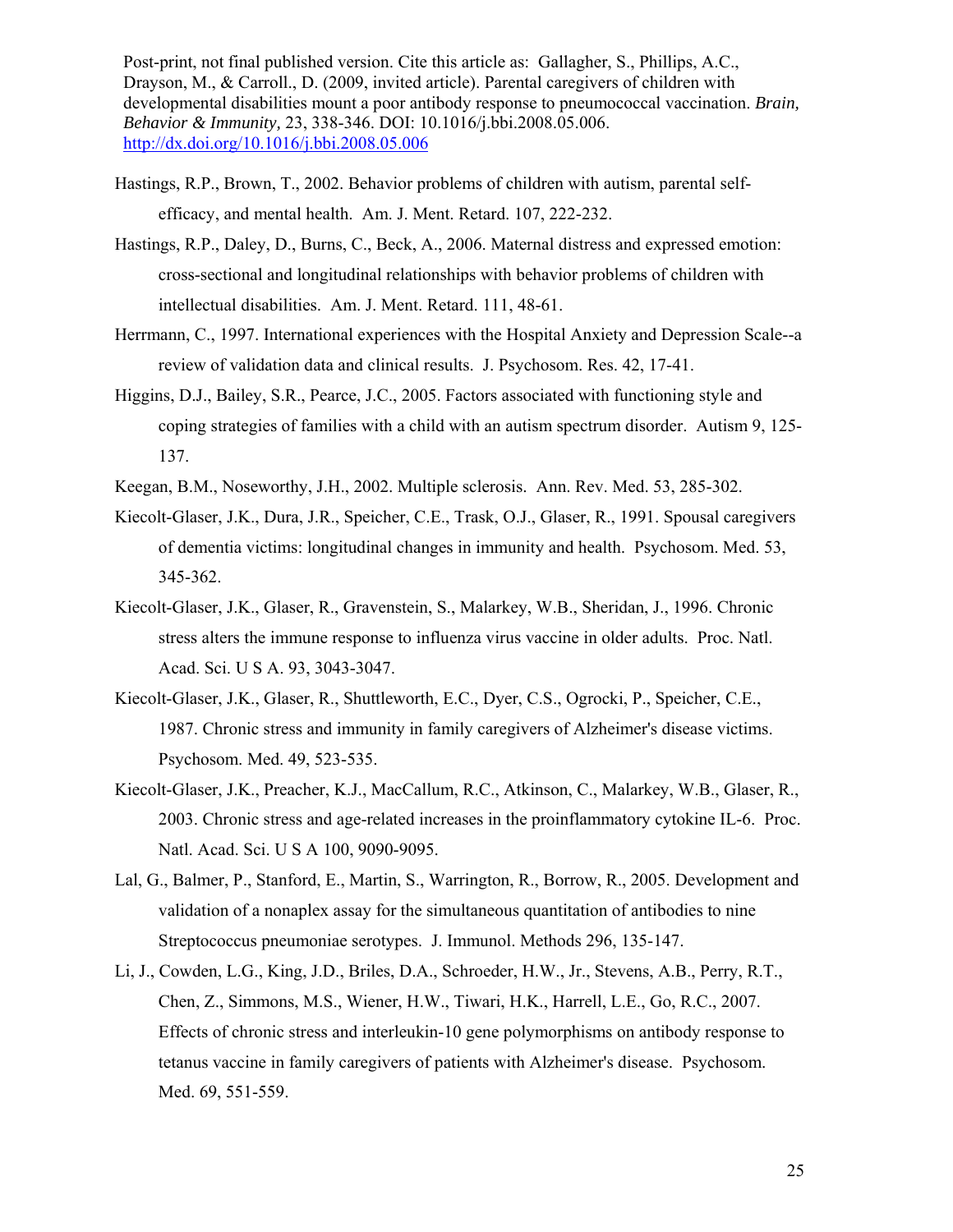- Maes, B., Broekman, T.G., Dosen, A., Nauts, J., 2003. Caregiving burden of families looking after persons with intellectual disability and behavioural or psychiatric problems. J. Intellect. Disabil. Res. 47, 447-455.
- Marmot, M.G., Dowey Smith, G., Stansfeld, S., Patel, C., North, F., Head, J., White, I., Brunner, E., Feeney, A., 1991. Health inequalities among British civil servants: the Whitehall II study. Lancet 337, 1387–1393.
- Marsland, A.L., Cohen, S., Rabin, B.S., Manuck, S.B., 2001. Associations between stress, trait negative affect, acute immune reactivity, and antibody response to hepatitis B injection in healthy young adults. Health Psychol. 20, 4-11.
- Mausbach, B.T., Aschbacher, K., Patterson, T.L., Ancoli-Israel, S., von Kanel, R., Mills, P.J., Dimsdale, J.E., Grant, I., 2006. Avoidant coping partially mediates the relationship between patient problem behaviors and depressive symptoms in spousal Alzheimer caregivers. Am. J. Geriatr. Psychiatry 14, 299-306.
- Mausbach, B.T., Patterson, T.L., Rabinowitz, Y.G., Grant, I., Schulz, R., 2007. Depression and distress predict time to cardiovascular disease in dementia caregivers. Health Psychol. 26, 539-544.
- Mills, P.J., Adler, K.A., Dimsdale, J.E., Perez, C.J., Ziegler, M.G., Ancoli-Israel, S., Patterson, T.L., Grant, I., 2004. Vulnerable caregivers of Alzheimer disease patients have a deficit in beta 2-adrenergic receptor sensitivity and density. Am. J. Geriatr. Psychiatry 12, 281-286.
- Miller, G.E., Cohen, S., Ritchey, K.A., 2002. Chronic Psychological Stress and the Regulation of Pro-Inflammatory Cytokines: A Glucocorticoid-Resistance Model. Health Psych. 21, 531- 541.
- Neary, D., Snowden, J.S., Gustafson, L., Passant, U., Stuss, D., Black, S., Freedman, M., Kertesz, A., Robert, P.H., Albert, M., Boone, K., Miller, B.L., Cummings, J., Benson, D.F., 1998. Frontotemporal lobar degeneration: a consensus on clinical diagnostic criteria. Neurology 51, 1546-1554.
- O'Brien, K.L., Hochman, M., Goldblatt, D., 2007. Combined schedules of pneumococcal conjugate polysaccharide vaccines: is hyporesponsiveness an issue. Lancet 7, 597-606.
- Pariante, C.M., Carpiniello, B., Orru, M.G., Sitzia, R., Piras, A., Farci, A.M., Del Giacco, G.S., Piludu, G., Miller, A.H., 1997. Chronic caregiving stress alters peripheral blood immune parameters: the role of age and severity of stress. Psychother. Psychosom. 66, 199-207.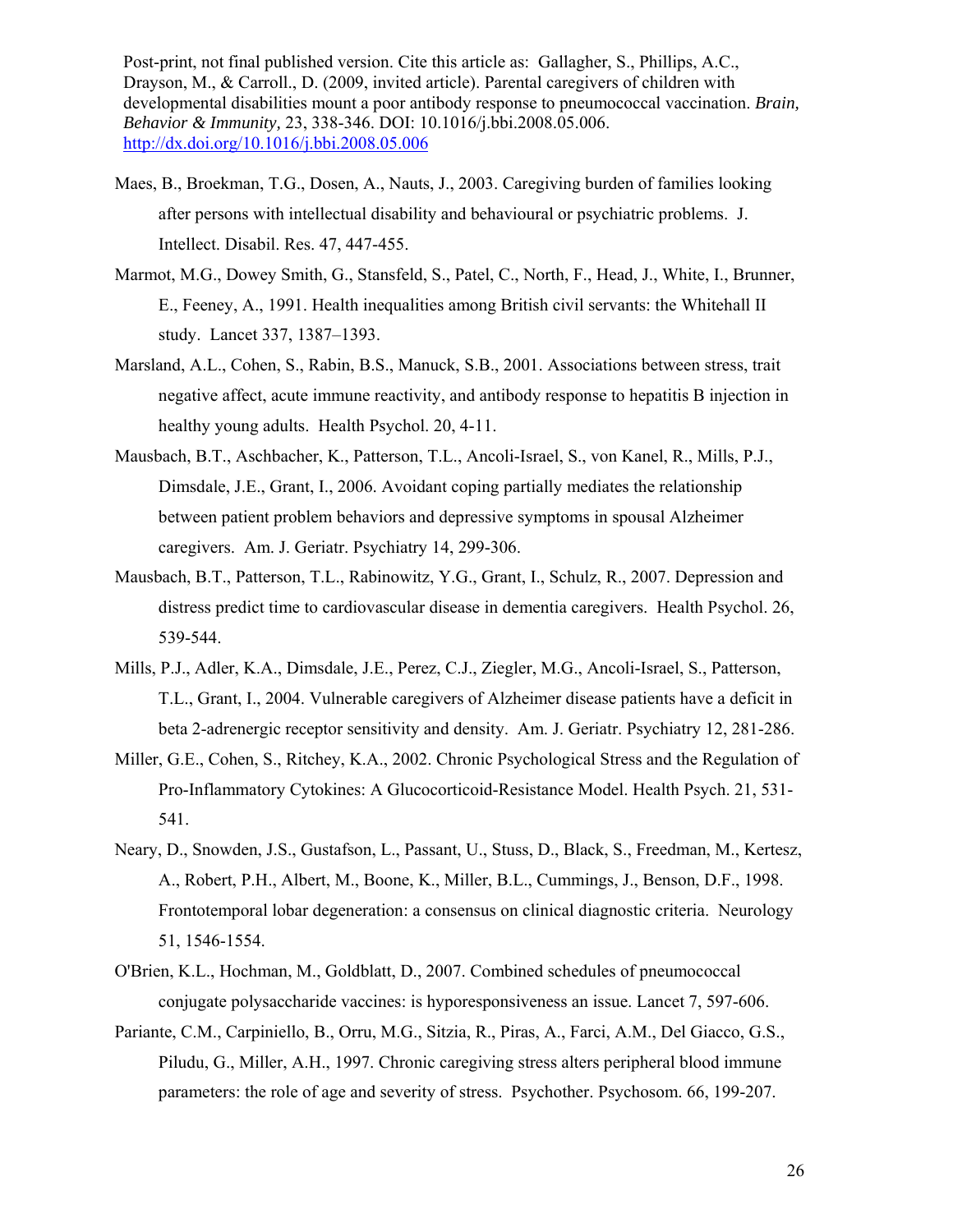- Phillips, A.C., Burns, V.E., 2008. Why are vaccinations interesting to psychologists? The Psychologist 21, 202-204.
- Phillips, A.C., Burns, V.E., Carroll, D., Ring, C., Drayson, M., 2005. The association between life events, social support, and antibody status following thymus-dependent and thymusindependent vaccinations in healthy young adults. Brain, Behav. Immun. 19, 325-333.
- Phillips, A.C., Carroll, D., Burns, V.E., Ring, C., Macleod, J., Drayson, M., 2006. Bereavement and marriage are associated with antibody response to influenza vaccination in the elderly. Brain, Behav. Immun. 20, 279-289.
- Pierce, C.A., Block, R.A., Agunis, H., 2004. Cautionary note on reporting eta-squared values from multifactor ANOVA designs. Educ. Psych. Meas. 64, 916-924.
- Pinquart, M., Sorensen, S., 2003a. Associations of stressors and uplifts of caregiving with caregiver burden and depressive mood: a meta-analysis. J. Gerontol. B Psychol. Sci. Soc. Sci. 58, P112-128.
- Pinquart, M., Sorensen, S., 2003b. Differences between caregivers and noncaregivers in psychological health and physical health: a meta-analysis. Psychol. Aging. 18, 250-267.
- Poser, C.M., Paty, D.W., Scheinberg, L., McDonald, W.I., Davis, F.A., Ebers, G.C., Johnson, K.P., Sibley, W.A., Silberberg, D.H., Tourtellotte, W.W., 1983. New diagnostic criteria for multiple sclerosis: guidelines for research protocols. Ann. Neurol. 13, 227-231.
- Pressman, S.D., Cohen, S., Miller, G.E., Barkin, A., Rabin, B.S., Treanor, J.J., 2005. Loneliness, social network size, and immune response to influenza vaccination in college freshmen. Health Psychol. 24, 297-306.
- Provinciali, M., Moresi, R., Muzzioli, M., Tarabelli, D., Sirolla, C., Melchiorre, MG., Tucci, MG., Panerai, A., Sacerdote, P., Mengani, M., Lamura, G., (2004). Psychological, neuroendocrine and immune measures in non spousal carers of disabled elderly in Italy. Neuro. Endocrinol. Lett. 25, 391-396
- Redwine, L., Mills, P.J., Sada, M., Dimsdale, J., Patterson, T., Grant, I., 2004. Differential immune cell chemotaxis responses to acute psychological stress in Alzheimer caregivers compared to non-caregiver controls. Psychosom. Med. 66, 770-775.
- Sleeman, K., Knox, K., George, R., Miller, E., Waight, P., Griffiths, D., Efstratiou, A., Broughton, K., Mayon-White, R.T., Moxon, E.R., Crook, D.W., 2001. Invasive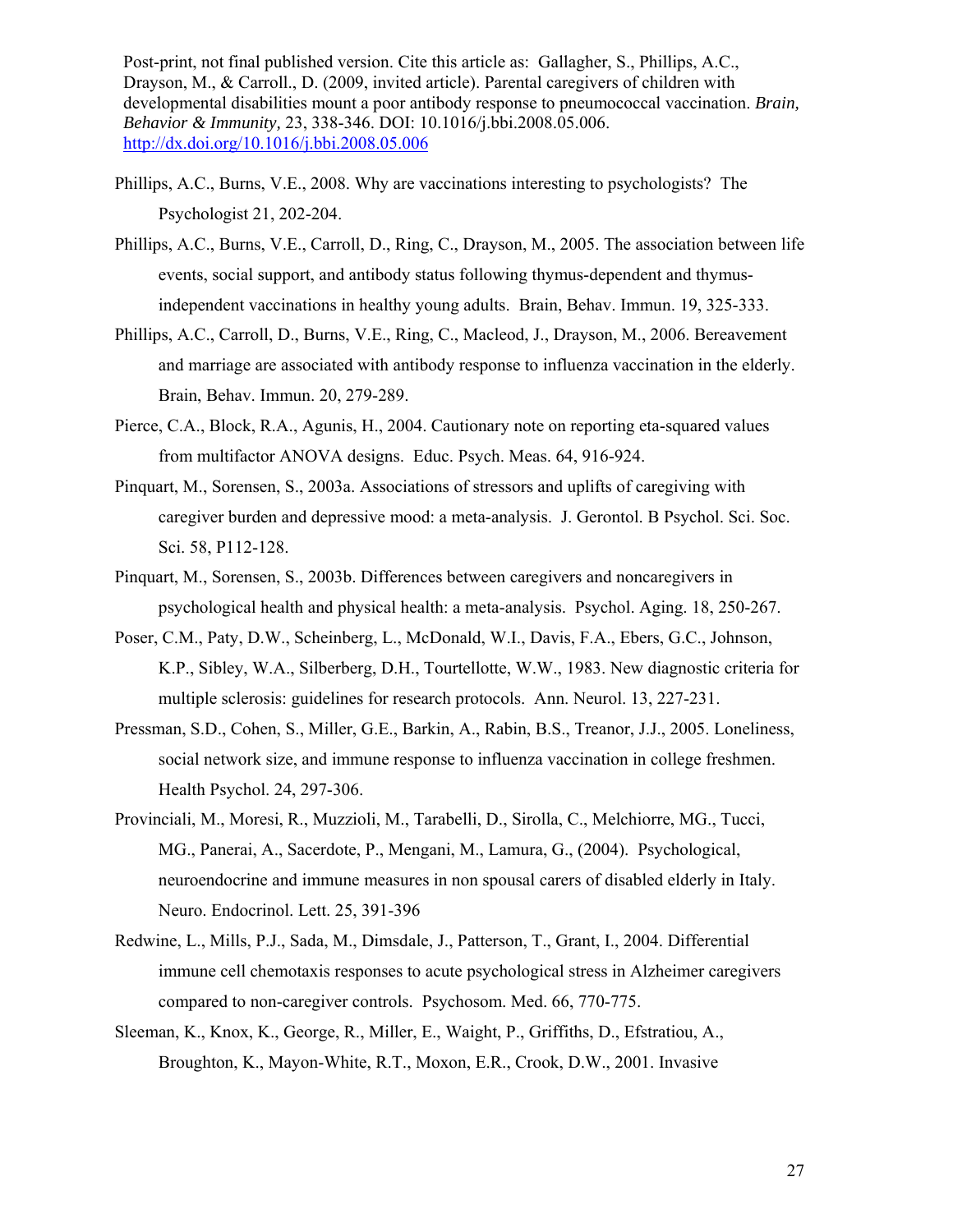pneumococcal disease in England and Wales: vaccination implications. J. Infect. Dis. 183, 239-246.

- Vedhara, K., Fox, J.D., Wang, E.C., 1999a. The measurement of stress-related immune dysfunction in psychoneuroimmunology. Neurosci. Biobehav. Rev. 23, 699-715.
- Vedhara, K., Cox, N.K., Wilcock, G.K., Perks, P., Hunt, M., Anderson, S., Lightman, S.L., Shanks, N.M., 1999b. Chronic stress in elderly carers of dementia patients and antibody response to influenza vaccination. Lancet 353, 627-631.
- Vedhara, K., McDermott, M.P., Evans, T.G., Treanor, J.J., Plummer, S., Tallon, D., Cruttenden, K.A., Schifitto, G., 2002. Chronic stress in nonelderly caregivers: psychological, endocrine and immune implications. J. Psychosom. Res. 53, 1153-1161.
- Vitaliano, P.P., Scanlan, J.M., Ochs, H.D., Syrjala, K., Siegler, I.C., Snyder, E.A., 1998. Psychosocial stress moderates the relationship of cancer history with natural killer cell activity. Ann. Behav. Med. 20, 199-208.
- Vitaliano, P.P., Zhang, J., Scanlan, J.M., 2003. Is caregiving hazardous to one's physical health? A meta-analysis. Psychol. Bull. 129, 946-972.
- White, N., Hastings, R.P., 2004. Social and professional support for parents of adolescents with severe intellectual disabilities. J. Appl. Res. Int. Dis. 17, 181-190.
- Zarit, S.H., Todd, P.A., Zarit, J.M., 1986. Subjective burden of husbands and wives as caregivers: a longitudinal study. Gerontologist 26, 260-266.
- Zigmond, A.S., Snaith, R.P., 1983. The hospital anxiety and depression scale. Acta Psychiatrica Scandinavia 67, 361-370.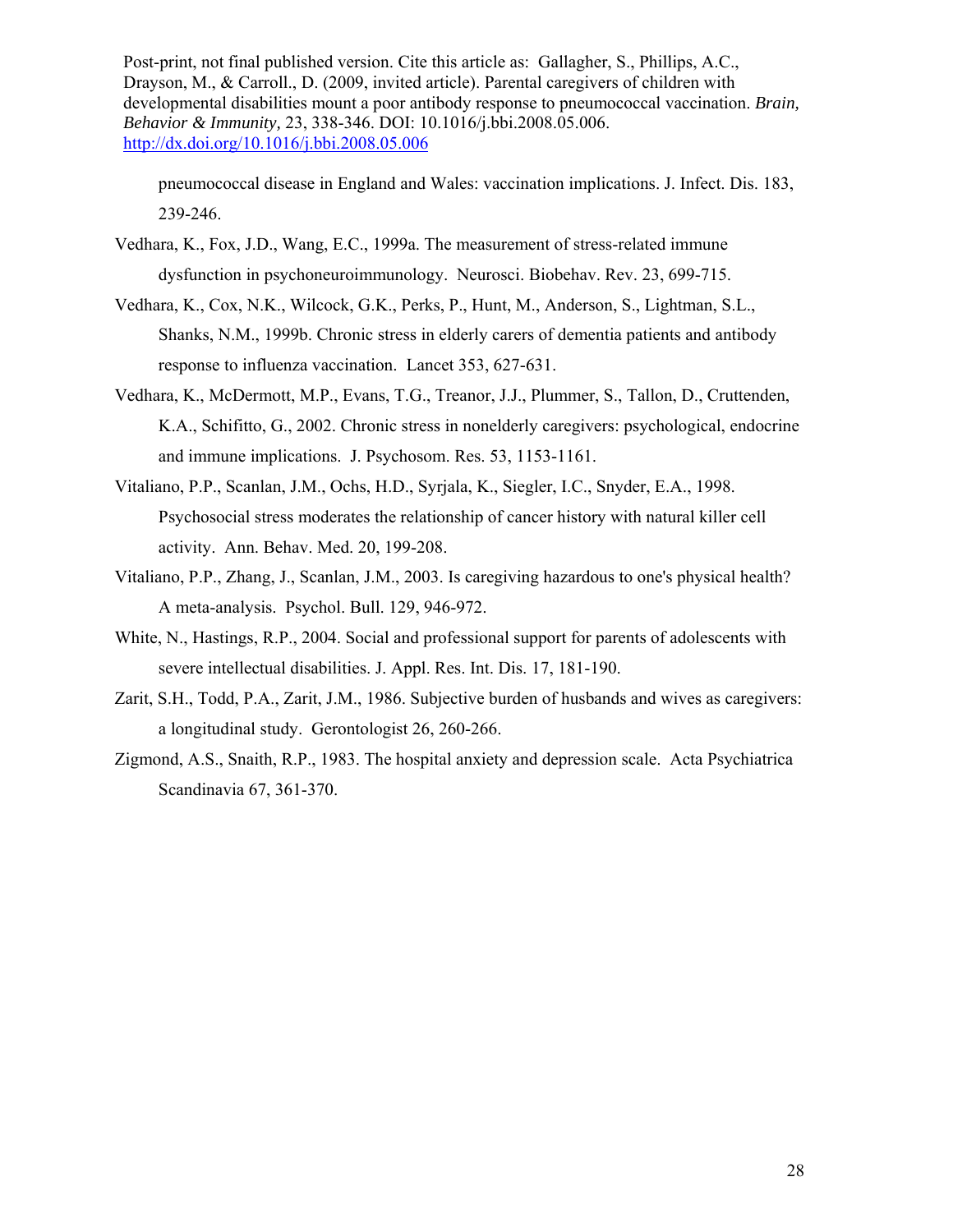| Author                        | Care recipient +<br>carers                                          | Age                              |                | Psychological<br><b>Immune measures</b><br>measures                           |                                                                                                                       | <b>Results</b>                                                                                                                                                                                                                                               |  |
|-------------------------------|---------------------------------------------------------------------|----------------------------------|----------------|-------------------------------------------------------------------------------|-----------------------------------------------------------------------------------------------------------------------|--------------------------------------------------------------------------------------------------------------------------------------------------------------------------------------------------------------------------------------------------------------|--|
|                               |                                                                     | CG                               | CO             |                                                                               |                                                                                                                       |                                                                                                                                                                                                                                                              |  |
| Baron et al.,<br>(1990)       | Cancer patients<br>+ spouses                                        | 48.2                             | $\sim$         | Depression, social<br>support, life events                                    | Response to mitogens: Con<br>A, PHA, NK activity and<br>enumerative cell counts                                       | Within CG better social support = greater proliferation to PHA, and NK<br>activity                                                                                                                                                                           |  |
| Cohen & Pollack<br>(2005)     | Mothers with breast<br>cancer<br>$+$ daughters                      | 37.5                             | $\blacksquare$ | Emotional symptom<br>checklist. Life disruption<br>and time helping           | Response to mitogens:<br>PHA, LPS; IL-2, IL-12,<br>cortisol and catecholamines                                        | Within CG: high distress (advanced disease) = lower cytokines secretion                                                                                                                                                                                      |  |
| Epel et al.,<br>(2004)        | Chronically ill<br>children<br>$+$ mothers                          | Both groups<br>38<br>Range 20-50 |                | Perceived stress and years<br>since diagnosis<br>(chronicity)                 | Telomere length and<br>telomerase function and<br>oxidative stress                                                    | Group differed only on stress<br>Within CG, time caregiving $=$ shorter telomere length $+$ lower activity and<br>higher oxidative stress                                                                                                                    |  |
| Gennaro et al.,<br>(1997)     | Preterm infants<br>$+$ mothers                                      | 27                               | 24             | Anxiety and depression                                                        | Response to mitogens: Con<br>A, PHA and PWM and NK<br>activity                                                        | No difference in distress<br>CG less responsive to mitogens<br>Immune response $\neq$ to distress                                                                                                                                                            |  |
| Miller et al.,<br>(2002)      | Children with<br>$cancer + parents$                                 | 36.5                             | 37             | Perceived stress.<br>depression, affect and<br>social support                 | Cortisol, Glucocorticoid<br>sensitivity, cytokines                                                                    | CG reported higher psychological distress<br>No difference in baseline cytokine levels; CG had flatter cortisol slopes<br>Reduced glucocorticoid sensitivity to IL-6, but not IL-1 $\beta$ or TNF- $\alpha$<br>CG sensitivity improved with tangible support |  |
| Pariante et al.,<br>(1997)    | Developmentally<br>disabled children<br>$+$ mothers                 | 44                               | 45             | Burden, dependence<br>behaviors, anxiety,<br>depression and personality       | Enumerative cell<br>count/ratios<br>Humoral response to latent<br>viruses                                             | CG more anxious<br>CG less % of T-cells; higher ratio of T suppressor/cytotoxic cells; lower T<br>helper/suppressor ratio.<br>$Age + severity$ of stress -ve immunity                                                                                        |  |
| Provinciali et al.,<br>(2004) | Disabled older<br>$adults + adult$<br>children and<br>grandchildren | 54                               | 58             | Level of disability,<br>depression, anxiety, stress,<br>QoL, caregiver burden | ACTH, cortisol, prolactin,<br>NK activity and number, $\beta$ -<br>endorphins. Incidence and<br>severity of influenza | No group effect<br>CG unable to leave disabled person alone had lower NK count + activity                                                                                                                                                                    |  |
| Vedhara et al.,<br>(2002)     | Multiple Sclerosis<br>$patients + spouses$                          | 46                               | 33             | Perceived stress, anxiety,<br>depression and caregiver<br>burden.             | Antibody response to<br>influenza, IFN- $\gamma$ and IL-4,<br>cortisol and DHEA                                       | CG reported more stress.<br>No differences in antibody or cytokine responses<br>CO had higher cortisol                                                                                                                                                       |  |

Table 1. Caregiving and immunity in relatively young (< 60 years) caregiving samples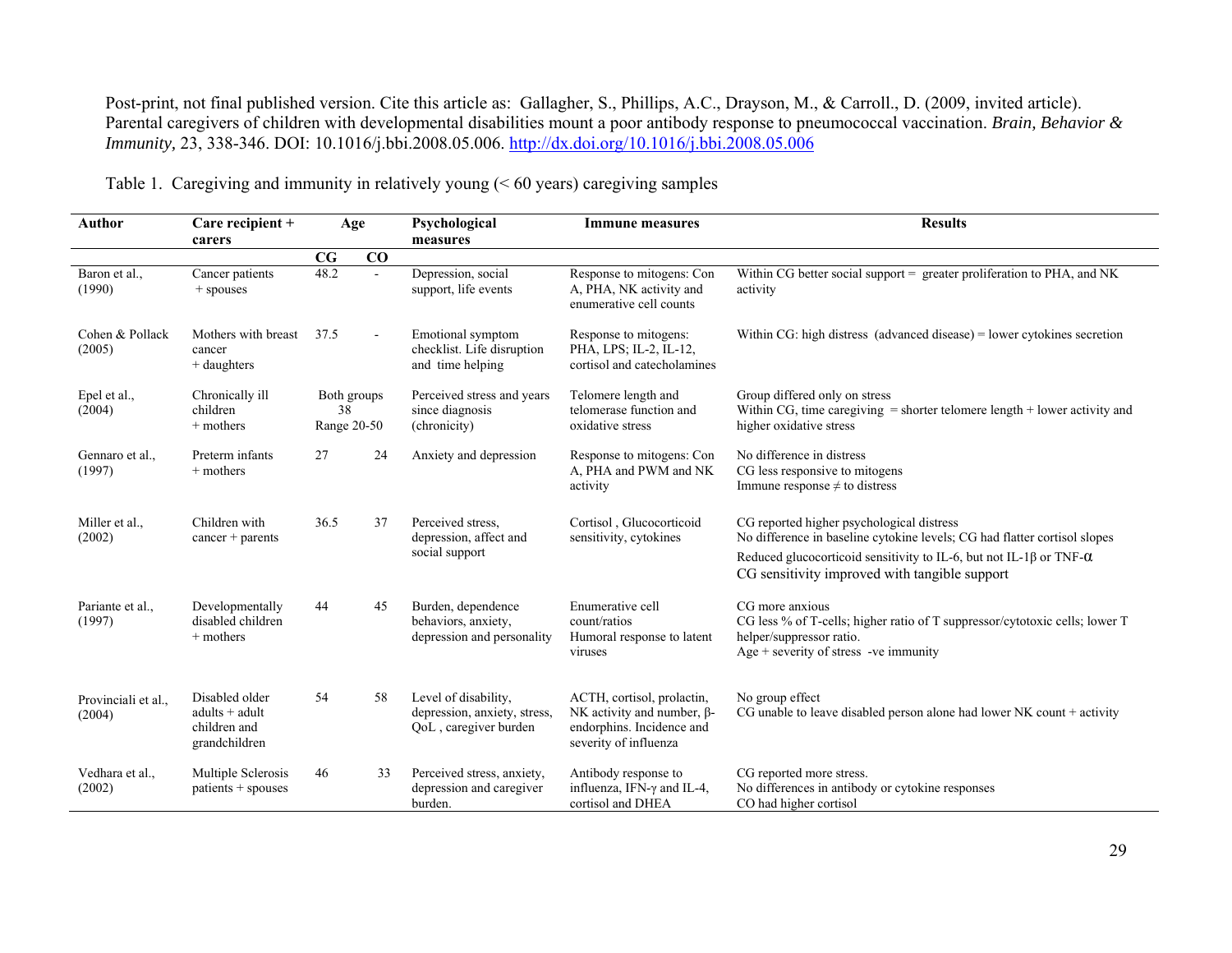CG (Care giver); CO (Control); = associated with;  $\neq$  not associated with; -ve = negatively associated; Table 2. Demographics, childcare and psychosocial characteristics of each parental group

|                                            | Caregivers $(N = 30)$ | Controls $(N = 29)$ | <b>Test of difference</b>     |
|--------------------------------------------|-----------------------|---------------------|-------------------------------|
|                                            |                       |                     |                               |
| Sex (Female)                               | 23(76%)               | 20(69%)             | $\chi^2(1) = 0.14, p = .70$   |
| Marital status (Partnered)                 | 26(87%)               | 20(70%)             | $\chi^2(1) = 1.76, p = .19$   |
| Ethnicity (Caucasian)                      | $29(91\%)$            | $26(90\%)$          | $\chi^2(1) = 0.00, p = 1.00$  |
| Occupational status (Professional)         | 14(47%)               | 16(55%)             | $\chi^2(1) = 0.15, p = .70$   |
| Currently employed outside the home        | 22(73%)               | 28 (96%)            | $\chi^2(1) = 6.56, p = .005$  |
| Alcohol (1-20 units per week)              | 28(100%)              | 25(93%)             | $\chi^2(1) = 0.557, p = .45$  |
| Smoking (non-smoker)                       | 23(93%)               | 25(79%)             | $\chi^2(1) = 1.08, p = .30$   |
| Body Mass Index (SD)                       | 26.7(4.33)            | 24.7(4.10)          | $F(1,54) = 2.91, p = 0.09$    |
| Hour spent caregiving (SD) per day         | 10.6(8.19)            | 3.5(3.53)           | $F(1,56) = 17.89, p < 0.001$  |
| Sleep quality (SD)                         | 10.0(2.55)            | 7.1(2.09)           | F $(1,57) = 23.08, p < 0.001$ |
| Mean age (SD) years                        | 42.8(5.95)            | 39.9(4.35)          | $F(1,57) = 4.44, p = .04$     |
| Mean age of main care recipient (SD) years | 11.5(3.41)            | 8.8 (4.22)          | $F(1,57) = 7.18, p = .01$     |
| Mean depression score (SD)                 | 8.4 (3.86)            | 3.2(2.31)           | F $(1,57) = 38.40, p < 0.001$ |
| Mean perceived stress score (SD)           | 30.33(8.40)           | 22.2(7.48)          | F $(1,57) = 15.52, p < 0.001$ |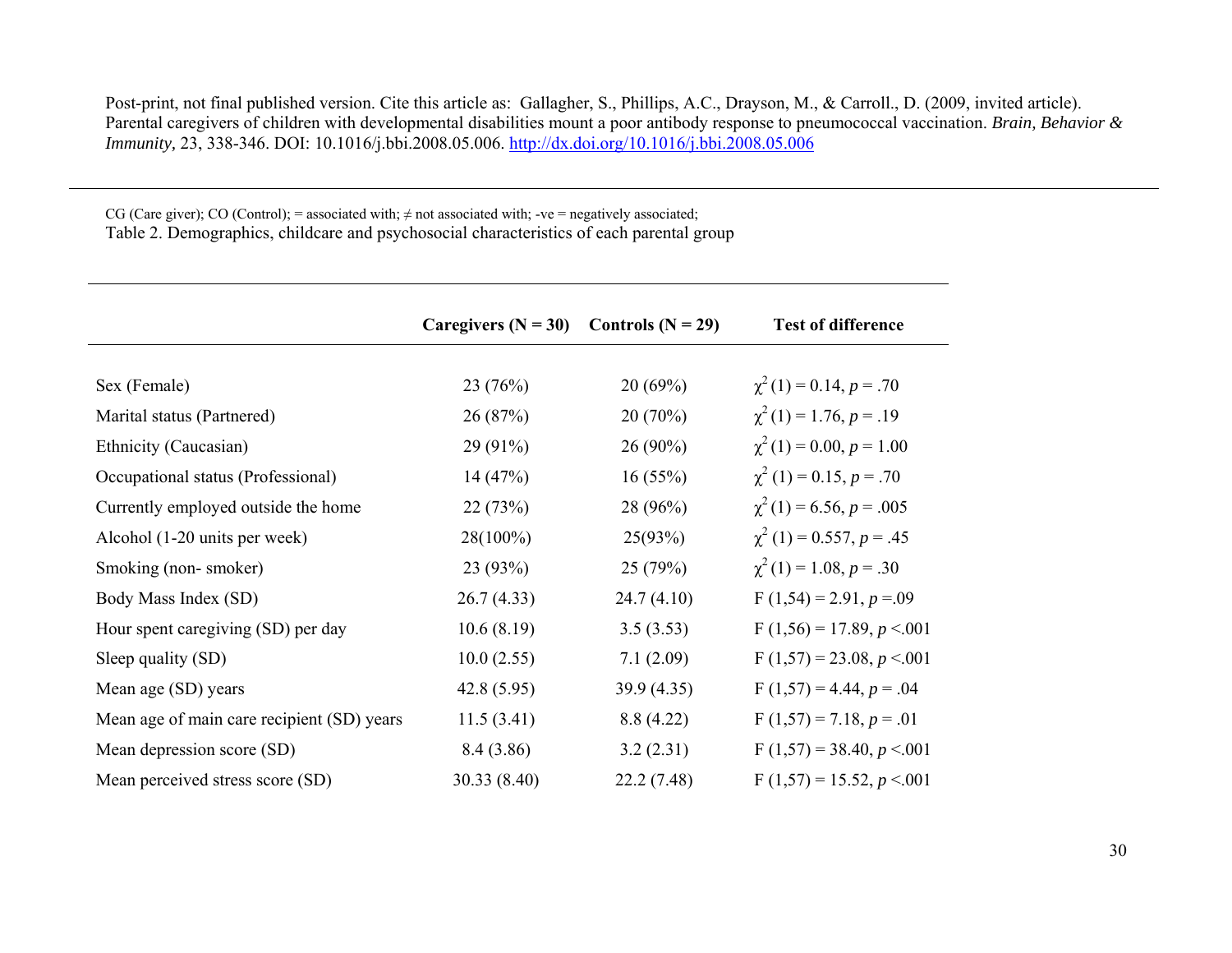| Mean social support score (SD)          | 31.7(9.82)   | 37.9(10.37) | F $(1,57) = 5.62$ , $p = 02$  |
|-----------------------------------------|--------------|-------------|-------------------------------|
| Mean caregiver burden score (SD)        | 44.0 (14.26) | 22.9(10.67) | F $(1,57) = 40.94, p < 0.001$ |
| Mean child behaviour problem score (SD) | 23.0(5.97)   | 9.9(4.89)   | F $(1,57) = 84.64, p < 0.001$ |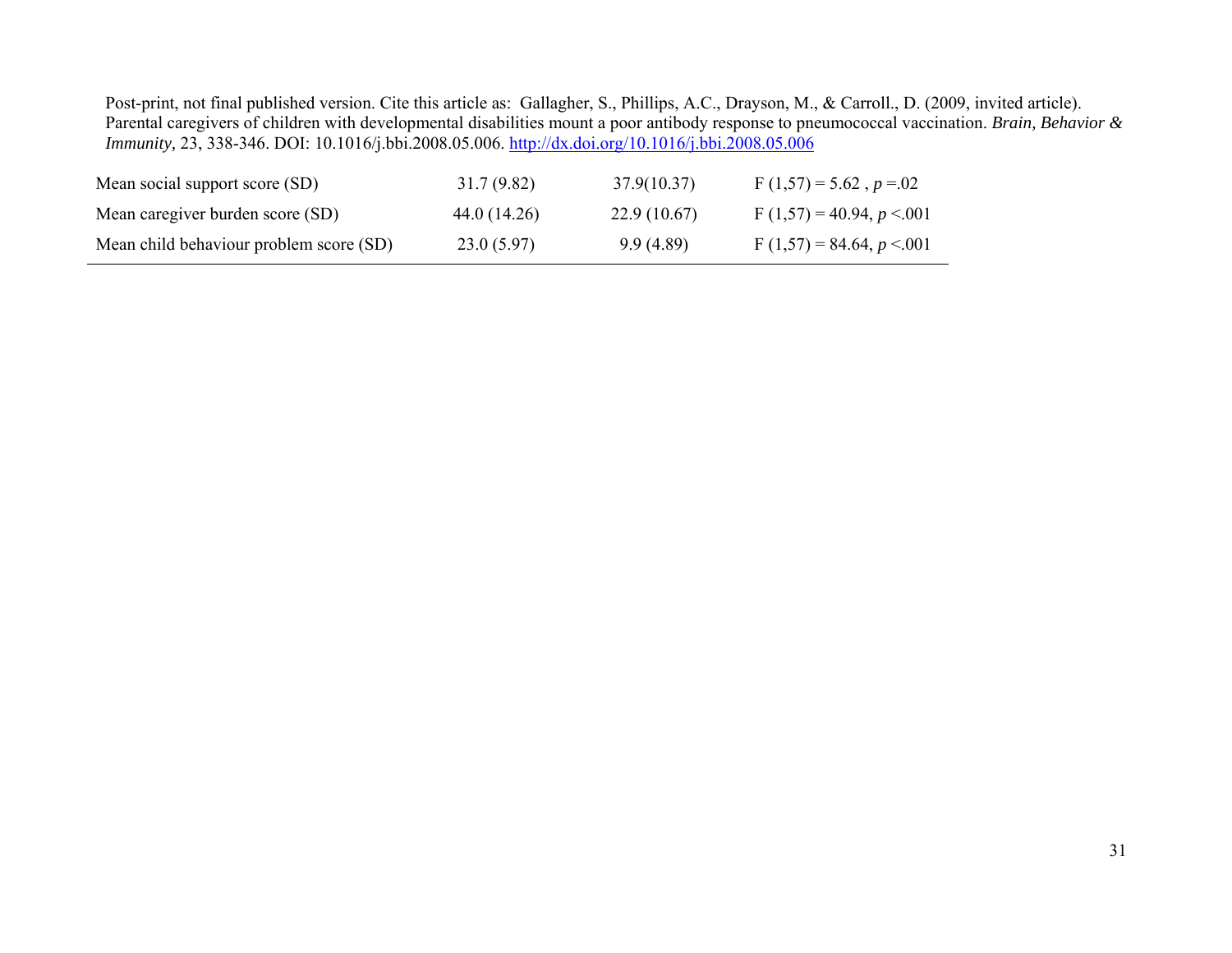Table 3. Mean (SE) antibody titres (ug/L) for the average and the individual pneumococcal serotypes at baseline, 1-month and 6-month follow-up.

| Pneumococcal<br>titre | <b>Baseline</b>  |                 | 1-Month           |                 | 6-Month           |         |
|-----------------------|------------------|-----------------|-------------------|-----------------|-------------------|---------|
|                       | Caregivers       | <b>Controls</b> | <b>Caregivers</b> | <b>Controls</b> | <b>Caregivers</b> | Control |
| Average               | 327              | 201             | 856               | 937             | 576               | 847     |
|                       | (82)             | (99)            | (109)             | (111)           | (76.9)            | (78.3)  |
| Type 1                | 42               | 14              | 162               | 534             | 132               | 353     |
|                       | (19)             | (2)             | (157)             | (157)           | (99)              | (99)    |
| Type 3                | 22 <sup>a</sup>  | $\overline{4}$  | 63                | 78              | 42                | 72      |
|                       | (8)              | (1)             | (24)              | (25)            | (24)              | (25)    |
| Type 6                | 1125             | 1052            | 1823              | 2355            | 1021              | 1539    |
|                       | (328)            | (674)           | (396)             | (411)           | (282)             | (294)   |
| Type 9                | 135              | 23              | 285               | 390             | 169               | 302     |
|                       | (80)             | (11)            | (62)              | (63)            | (52)              | (53)    |
| Type 14               | 598              | 189             | 2004              | 1899            | 1732              | 1669    |
|                       | (274)            | (70)            | (417)             | (424)           | (298)             | (304)   |
| Type 19               | 181 <sup>a</sup> | 43              | 788               | 542             | 556               | 537     |
|                       | (59)             | (17)            | (244)             | (248)           | (144)             | (147)   |
| Type 23               | 134              | 34              | 332               | 363             | 199               | 319     |
|                       | (59)             | (9)             | (83)              | (86)            | (66)              | (69)    |

<sup>a</sup> Significant difference ( $p < .05$ ) between caregivers and controls at baseline. The follow-up titres are adjusted for baseline.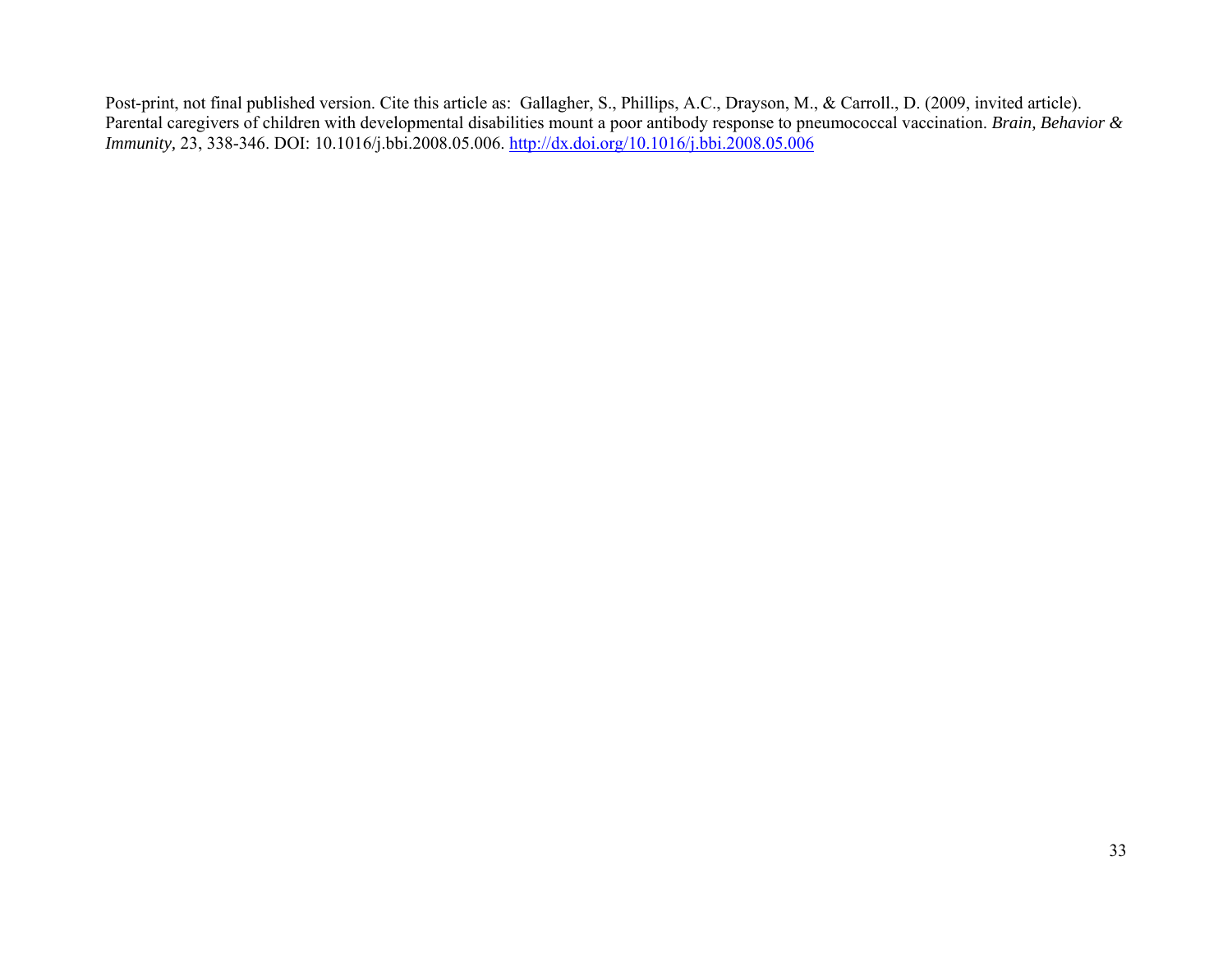Figure captions

Figure 1. Percentage of non-responders (less than two-fold increase) from baseline at 1-month follow-up (a) and from baseline to 6-month follow-up (b) for each parental group

Figure 2. Mediation analysis of the association between parental group and 1-month antibody titre for child problem behaviour; statistics are standardized regression coefficients adjusted for baseline antibody titre.

Figure 3. Mean (SE) antibody titre at 1-month follow-up, adjusted for baseline antibody titre, for parents of children with developmental disabilities with high and low reported conduct behaviour problems.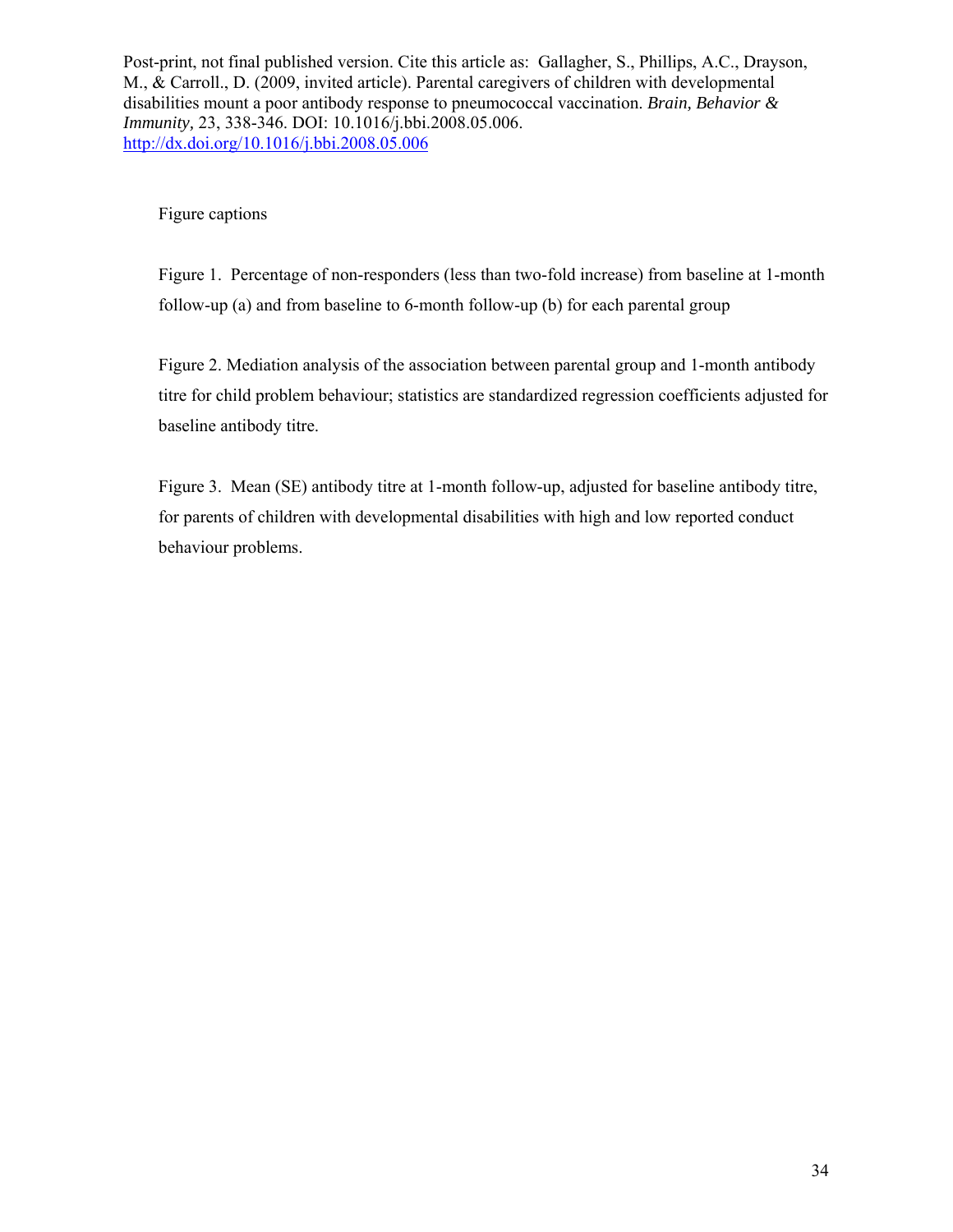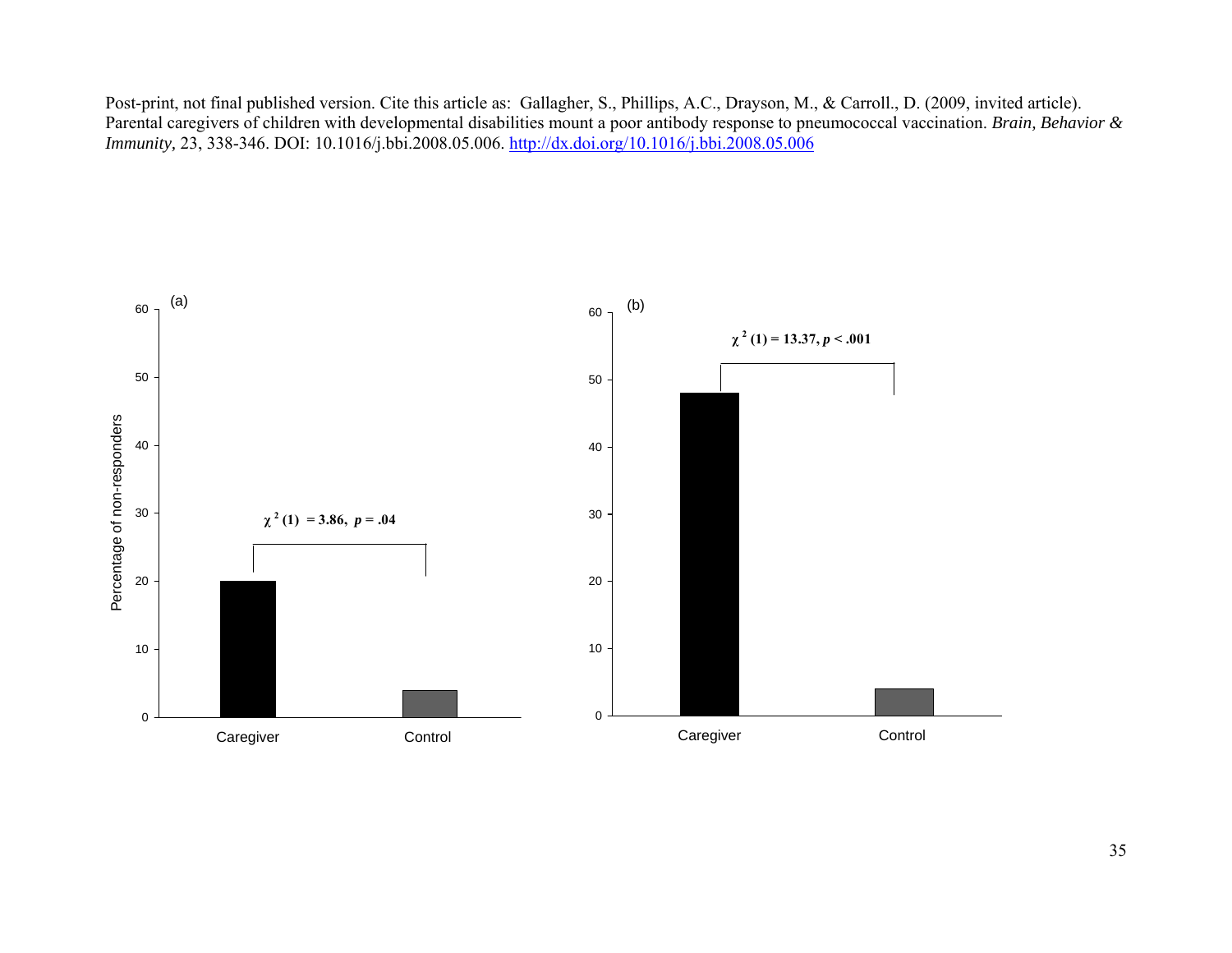